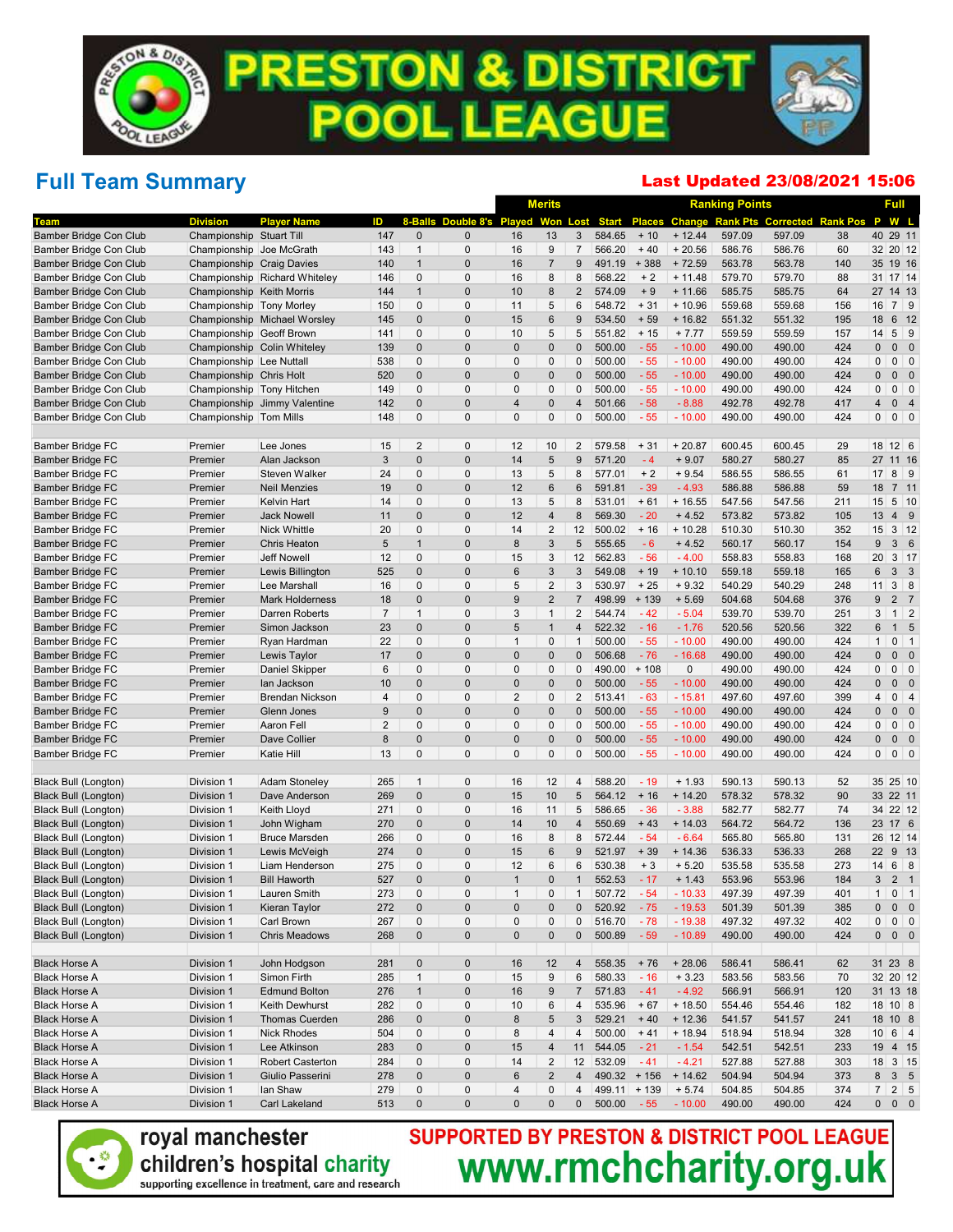## Full Team Summary

#### Last Updated 23/08/2021 15:06

|                                                   |                                                    |                               |     |                |                          |                         | <b>Merits</b>          |                   |                  |                |                      | <b>Ranking Points</b> |                                           |           |                  | <b>Full</b>       |
|---------------------------------------------------|----------------------------------------------------|-------------------------------|-----|----------------|--------------------------|-------------------------|------------------------|-------------------|------------------|----------------|----------------------|-----------------------|-------------------------------------------|-----------|------------------|-------------------|
| Геаm                                              | <b>Division</b>                                    | <b>Player Name</b>            | ID  | 8-Balls        | Double 8's Played        |                         | Won                    | Lost              | <b>Start</b>     | <b>Places</b>  |                      |                       | <b>Change Rank Pts Corrected Rank Pos</b> |           | P                | W L               |
| <b>Black Horse A</b>                              | Division 1                                         | Gary Walmsley                 | 277 | $\mathbf 0$    | $\mathbf 0$              | 0                       | 0                      | 0                 | 550.18           | $-116$         | $-20.63$             | 529.55                | 529.55                                    | 296       | $\mathbf 0$      | $0 \quad 0$       |
| <b>Black Horse A</b>                              | Division 1                                         | John Heatley                  | 280 | $\mathbf 0$    | $\mathbf 0$              | $\mathbf 0$             | $\pmb{0}$              | $\pmb{0}$         | 500.00           | $-55$          | $-10.00$             | 490.00                | 490.00                                    | 424       | $\mathbf 0$      | $0\quad 0$        |
| <b>Black Horse B</b>                              | Division 1                                         | <b>Chris Bateson</b>          | 289 | $\mathbf 0$    | $\mathbf 0$              | 16                      | 11                     | 5                 | 566.39           | $-4$           | $+8.03$              | 574.42                | 574.42                                    | 103       |                  | 30 19 11          |
| <b>Black Horse B</b>                              | Division 1                                         | Anthony Harrison              | 288 | $\mathbf 0$    | $\mathbf 0$              | 13                      | 10                     | 3                 | 561.36           | $+22$          | $+13.59$             | 574.95                | 574.95                                    | 100       |                  | 24 15 9           |
| <b>Black Horse B</b>                              | Division 1                                         | Mark Skellorn                 | 500 | $\mathbf 0$    | $\mathbf 0$              | 8                       | $6\phantom{1}$         | $\overline{2}$    | 500.00           | $+97$          | $+35.61$             | 535.61                | 535.61                                    | 272       |                  | 16 11 5           |
| <b>Black Horse B</b>                              | Division 1                                         | Anthony F Rhodes              | 287 | 0              | $\mathbf 0$              | 11                      | 6                      | 5                 | 554.85           | $-3$           | $+4.88$              | 559.73                | 559.73                                    | 155       |                  | $17$ 9 8          |
| <b>Black Horse B</b>                              | Division 1                                         | Luke Bell                     | 293 | $\mathbf 0$    | $\mathbf 0$              | 12                      | $\overline{7}$         | 5                 | 551.09           | $+12$          | $+8.04$              | 559.13                | 559.13                                    | 166       | 19               | 8 11              |
| <b>Black Horse B</b>                              | Division 1                                         | Rob Marsh                     | 296 | $\mathbf 0$    | $\mathbf 0$              | 6                       | 3                      | 3                 | 512.21           | $+26$          | $+10.14$             | 522.35                | 522.35                                    | 313       | 10 <sup>1</sup>  | $6 \mid 4$        |
| <b>Black Horse B</b>                              | Division 1                                         | John Barrett                  | 291 | $\mathbf 0$    | $\mathbf 0$              | 15                      | 3                      | 12                | 548.69           | $-30$          | $-3.18$              | 545.51                | 545.51                                    | 219       | 23               | 6 17              |
| <b>Black Horse B</b>                              | Division 1                                         | Nick Grant                    | 295 | $\mathbf 0$    | $\mathbf 0$              | 5                       | 3                      | $\overline{2}$    | 531.14           | $-11$          | $+3.12$              | 534.26                | 534.26                                    | 280       | 6                | $4 \mid 2$        |
| <b>Black Horse B</b>                              | Division 1                                         | Martyn Wright                 | 294 | $\mathbf 0$    | $\mathbf 0$              | 10                      | $\overline{2}$         | 8                 | 523.44           | $+12$          | $+8.45$              | 531.89                | 531.89                                    | 289       | 14               | 4 10              |
| <b>Black Horse B</b>                              | Division 1                                         | <b>Stuart Atherton</b>        | 298 | $\mathbf 0$    | $\mathbf 0$              | 12                      | 4                      | 8                 | 531.22           | $+11$          | $+7.38$              | 538.60                | 538.60                                    | 257       | 12               | $4 \mid 8$        |
| <b>Black Horse B</b>                              | Division 1                                         | Shane Wright                  | 297 | $\mathbf 0$    | $\mathbf 0$              | 8                       | $\overline{2}$         | 6                 | 545.34           | $-65$          | $-9.59$              | 535.75                | 535.75                                    | 270       | 12               | 3 <sup>9</sup>    |
| <b>Black Horse B</b>                              | Division 1                                         | <b>Kieron Travis</b>          | 292 | 0              | $\mathbf 0$              | $\overline{4}$          | $\mathbf{1}$           | 3                 | 541.54           | $-17$          | $+0.14$              | 541.68                | 541.68                                    | 238       | 6                | $2 \mid 4$        |
| <b>Black Horse B</b>                              | Division 1                                         | Jennifer Sage                 | 505 | $\mathbf 0$    | $\mathbf 0$              | 3                       | $\mathbf{1}$           | $\overline{2}$    | 500.00           | $-28$          | $-1.88$              | 498.12                | 498.12                                    | 397       | 3                | 1 <sub>2</sub>    |
| <b>Black Horse B</b>                              | Division 1                                         | <b>Stuart Grisedale</b>       | 535 | $\mathbf 0$    | $\mathbf 0$              | $\mathbf 1$             | $\mathbf 0$            | $\mathbf{1}$      | 500.00           | $-22$          | $-0.12$              | 499.88                | 499.88                                    | 391       | 1                | $0 \mid 1$        |
| Bull & Royal (Longridge)                          |                                                    | Championship Jonathan Birch   | 155 | 0              | $\mathbf 0$              | 16                      | 8                      | 8                 | 567.04           | $+1$           | $+9.06$              | 576.10                | 576.10                                    | 95        |                  | 34 19 15          |
| Bull & Royal (Longridge)                          |                                                    | Championship Mark Simpson     | 158 | $\mathbf 0$    | $\mathbf 0$              | 15                      | $\overline{7}$         | 8                 | 552.37           | $-10$          | $+2.44$              | 554.81                | 554.81                                    | 180       |                  | 34 13 21          |
| Bull & Royal (Longridge)                          | Championship Steve Boyle                           |                               | 165 | $\mathbf 0$    | $\mathbf 0$              | 16                      | 5                      | 11                | 500.00           | $+157$         | $+47.44$             | 547.44                | 547.44                                    | 212       |                  | 29 12 17          |
| Bull & Royal (Longridge)                          | Championship Paul Andrew                           |                               | 160 | $\mathbf 0$    | $\mathbf 0$              | 14                      | $\sqrt{5}$             | 9                 | 555.81           | $+18$          | $+10.52$             | 566.33                | 566.33                                    | 128       |                  | 29 11 18          |
| Bull & Royal (Longridge)                          | Championship Peter Lee                             |                               | 161 | 0              | $\mathbf 0$              | 16                      | 9                      | $\overline{7}$    | 548.56           | $+48$          | $+14.95$             | 563.51                | 563.51                                    | 143       |                  | 25 11 14          |
| Bull & Royal (Longridge)                          |                                                    | Championship Philip Gallagher | 162 | $\mathbf 0$    | $\mathbf 0$              | 16                      | 8                      | 8                 | 557.09           | $-8$           | $+4.03$              | 561.12                | 561.12                                    | 150       | 20               | 9 11              |
| Bull & Royal (Longridge)                          |                                                    | Championship Mark Robinson    | 157 | $\mathbf 0$    | $\mathbf 0$              | 6                       | 4                      | $\overline{2}$    | 553.94           | $-5$           | $+ 5.32$             | 559.26                | 559.26                                    | 161       | 12               | $9 \quad 3$       |
| Bull & Royal (Longridge)                          | Championship John Bates                            |                               | 154 | $\mathbf{0}$   | $\mathbf 0$              | 14                      | $\overline{2}$         | 12                | 535.98           | $-2$           | $+3.73$              | 539.71                | 539.71                                    | 250       | 18               | 4 14              |
| Bull & Royal (Longridge)                          |                                                    | Championship Daniel Redmond   | 152 | 0              | $\mathbf 0$              | 0                       | $\mathbf 0$            | 0                 | 499.22           | $+88$          | $-9.22$              | 490.00                | 490.00                                    | 424       | 0                | $0 \mid 0$        |
| Bull & Royal (Longridge)                          | Championship Tony Porter                           |                               | 166 | $\mathbf{0}$   | $\mathbf 0$              | $\mathbf 0$             | $\mathbf 0$            | 0                 | 500.00           | $-55$          | $-10.00$             | 490.00                | 490.00                                    | 424       | $\mathbf 0$      | $0\quad 0$        |
| Bull & Royal (Longridge)                          |                                                    | Championship Robbo Billington | 164 | $\mathbf 0$    | $\mathbf 0$              | 0                       | $\mathbf 0$            | 0                 | 500.00           | $-55$          | $-10.00$             | 490.00                | 490.00                                    | 424       | $\mathbf 0$      | $0 \mid 0$        |
| Bull & Royal (Longridge)                          |                                                    | Championship Richard Nelson   | 163 | $\mathbf{0}$   | $\mathbf 0$              | 0                       | $\mathbf 0$            | $\pmb{0}$         | 502.93           | $-68$          | $-12.93$             | 490.00                | 490.00                                    | 424       | $\mathbf 0$      | $0\quad 0$        |
| Bull & Royal (Longridge)                          |                                                    | Championship Louise Coulter   | 156 | 0              | $\mathbf 0$              | 3<br>$\mathbf{1}$       | $\mathbf 0$            | 3<br>$\mathbf{1}$ | 490.00           | $+108$         | 0                    | 490.00                | 490.00                                    | 424       | 3                | $0 \mid 3$        |
| Bull & Royal (Longridge)                          |                                                    | Championship Matthew Heaps    | 159 | $\mathbf{0}$   | $\mathbf 0$              |                         | $\pmb{0}$              |                   | 523.89           | $-42$          | $-10.50$             | 513.39                | 513.39                                    | 340       | $\mathbf{1}$     | 0 <sub>1</sub>    |
| Central Lounge Reds                               | Championship Stephen Kay                           |                               | 179 | 3              | $\mathbf 0$              | 16                      | 14                     | $\overline{2}$    | 593.79           | $+6$           | $+15.92$             | 609.71                | 609.71                                    | 11        |                  | 33 28 5           |
| <b>Central Lounge Reds</b>                        |                                                    | Championship Rob Swarbrick    | 178 | $\mathbf{1}$   | $\mathbf 0$              | 16                      | 12                     | 4                 | 579.71           | $+10$          | $+11.20$             | 590.91                | 590.91                                    | 49        |                  | 35 22 13          |
| <b>Central Lounge Reds</b>                        |                                                    | Championship Neil Blackburn   | 177 | 3              | $\mathbf 0$              | 14                      | $\overline{7}$         | $\overline{7}$    | 591.07           | $-19$          | $+2.57$              | 593.64                | 593.64                                    | 45        |                  | 29 17 12          |
| <b>Central Lounge Reds</b>                        | Championship Giz Singh                             |                               | 170 | $\mathbf 0$    | $\mathbf 0$              | 13                      | 10                     | 3                 | 574.40           | $+24$          | $+16.84$             | 591.24                | 591.24                                    | 48        |                  | 24 16 8           |
| <b>Central Lounge Reds</b>                        |                                                    | Championship Steve Makinson   | 180 | $\mathbf 0$    | $\mathbf 0$              | 14                      | 11                     | 3                 | 586.18           | $+5$           | $+11.03$             | 597.21                | 597.21                                    | 37        |                  | 19 15 4           |
| <b>Central Lounge Reds</b>                        |                                                    | Championship John Hawarden    | 171 | $\mathbf 0$    | $\mathbf 0$              | 14                      | 10                     | 4                 | 535.93           | $+103$         | $+26.08$             | 562.01                | 562.01                                    | 147       |                  | 17 12 5           |
| <b>Central Lounge Reds</b>                        | Championship Anne Roccia                           |                               | 168 | $\mathbf{1}$   | $\mathbf 0$              | 10                      | $\overline{7}$         | 3                 | 586.98           | $-9$           | $+6.47$              | 593.45                | 593.45                                    | 46        |                  | 18 11 7           |
| Central Lounge Reds                               | Championship Gary Swift                            |                               | 169 | $\mathbf 0$    | $\mathbf 0$              | 8                       | 3                      | 5                 | 545.55           | $-19$          | $-0.83$              | 544.72                | 544.72                                    | 223       | 11               | $3 \mid 8$        |
| Central Lounge Reds                               | Championship Kenny Bond                            |                               | 173 | $\mathbf{1}$   | $\mathbf 0$              | $\overline{2}$          | $\overline{2}$         | $\pmb{0}$         | 580.16           | $-72$          | $-13.80$             | 566.36                | 566.36                                    | 127       | $\overline{4}$   | 3 <sub>1</sub>    |
| <b>Central Lounge Reds</b>                        | Championship Martyn Jones                          |                               | 176 | $\mathbf 0$    | $\mathbf 0$              | $\overline{2}$          | $\mathbf{1}$           | $\mathbf{1}$      | 574.50           | $-89$          | $-15.08$             | 559.42                | 559.42                                    | 159       | 3                | $2 \mid 1$        |
| <b>Central Lounge Reds</b>                        | Championship John Newbold                          |                               | 534 | $\mathbf 0$    | $\mathbf 0$              | 3                       | $\overline{2}$         | $\mathbf{1}$      | 565.45           | $-12$          | $+3.98$              | 569.43                | 569.43                                    | 114       | 3                | 2 <sub>1</sub>    |
| Central Lounge Reds                               |                                                    | Championship Steve Mathieson  | 181 | $\mathbf 0$    | $\mathbf 0$              | 3                       | $\mathbf{1}$           | $\overline{2}$    | 544.88           | $-85$          | $-14.56$             | 530.32                | 530.32                                    | 292       | 3                | $1 \vert 2$       |
| <b>Central Lounge Reds</b>                        | Championship Carl Bamber                           |                               | 498 | $\mathbf 0$    | $\mathbf 0$              | $\overline{2}$          | $\pmb{0}$              | $\overline{2}$    | 500.00           | $-55$          | $-10.00$             | 490.00                | 490.00                                    | 424       | 3                | $1\quad 2$        |
| <b>Central Lounge Reds</b>                        |                                                    | Championship Alison Makinson  | 167 | $\mathbf{0}$   | $\mathbf 0$              | $\mathbf{0}$            | $\mathbf{0}$           | $\mathbf{0}$      | 500.00           | $-55$          | $-10.00$             | 490.00                | 490.00                                    | 424       | $\mathbf 0$      | $0 \quad 0$       |
| <b>Central Lounge Reds</b>                        |                                                    | Championship Jade Snowden     | 537 | $\mathbf 0$    | 0                        | $\Omega$                | $\overline{0}$         | $\mathbf{0}$      | 500.00           | 55             | $-10.00$             | 490.00                | 490.00                                    | 424       | $\mathbf 0$      | $0\quad 0$        |
| <b>Central Lounge Reds</b>                        | Championship John Kearns                           |                               | 172 | $\mathbf 0$    | $\bf 0$                  | $\mathbf 0$             | $\mathbf 0$            | 0                 | 500.00           | $-55$          | $-10.00$             | 490.00                | 490.00                                    | 424       | 0                | $0 \mid 0$        |
| <b>Central Lounge Reds</b>                        | Championship Stephen Ham                           |                               | 540 | $\mathbf 0$    | $\pmb{0}$                | 0                       | $\pmb{0}$              | 0                 | 500.00           | $-55$          | $-10.00$             | 490.00                | 490.00                                    | 424       | $\mathbf 0$      | $0\quad 0$        |
| Central Lounge Reds<br><b>Central Lounge Reds</b> | Championship Gary Iddon<br>Championship Linda Rees |                               | 515 | 0<br>$\pmb{0}$ | $\pmb{0}$<br>$\mathbf 0$ | $\pmb{0}$<br>0          | $\pmb{0}$<br>$\pmb{0}$ | 0<br>$\pmb{0}$    | 603.41<br>524.04 | $-78$<br>$-83$ | $-22.63$<br>$-19.65$ | 580.78<br>504.39      | 580.78                                    | 81<br>379 | 0<br>$\mathbf 0$ | $0 \mid 0$        |
|                                                   |                                                    |                               | 174 |                |                          |                         |                        |                   |                  |                |                      |                       | 504.39                                    |           |                  | $0\quad 0$        |
| Con Club Fizzers                                  | Premier                                            | Richard Woan                  | 40  | $\overline{2}$ | $\mathbf 0$              | 16                      | 12                     | 4                 | $554.07 + 142$   |                | $+55.43$             | 609.50                | 609.50                                    | 13        |                  | 35 24 11          |
| Con Club Fizzers                                  | Premier                                            | <b>Richard Hurt</b>           | 39  | $\overline{2}$ | $\pmb{0}$                | 14                      | $\overline{7}$         | $\overline{7}$    | $493.14 + 442$   |                | $+87.38$             | 580.52                | 580.52                                    | 83        |                  | 27 16 11          |
| Con Club Fizzers                                  | Premier                                            | Jason Hill                    | 32  | $\overline{4}$ | $\mathbf{1}$             | 15                      | $\bf 8$                | $\overline{7}$    | 590.92           | $+15$          | $+18.63$             | 609.55                | 609.55                                    | 12        |                  | 23 15 8           |
| Con Club Fizzers                                  | Premier                                            | <b>Phil Brierley</b>          | 38  | $\mathbf{1}$   | $\pmb{0}$                | 11                      | $\,6$                  | 5                 | 590.10           | $+2$           | $+11.50$             | 601.60                | 601.60                                    | 26        |                  | 23 13 10          |
| Con Club Fizzers                                  | Premier                                            | Charlee McDonagh              | 25  | $\mathbf{1}$   | $\pmb{0}$                | 16                      | $\overline{7}$         | 9                 | 551.14           | $+67$          | $+21.43$             | 572.57                | 572.57                                    | 110       |                  | 28 12 16          |
| Con Club Fizzers                                  | Premier                                            | Josh Dodd                     | 33  | $\mathbf 0$    | $\pmb{0}$                | 16                      | $\overline{7}$         | 9                 | 531.99           | $+139$         | $+34.59$             | 566.58                | 566.58                                    | 125       |                  | 26 12 14          |
| Con Club Fizzers                                  | Premier                                            | <b>Mark Holmes</b>            | 35  | $\mathbf{1}$   | $\pmb{0}$                | 10                      | $\overline{4}$         | 6                 | 585.63           | $+10$          | $+ 11.89$            | 597.52                | 597.52                                    | 36        |                  | 18 10 8           |
| Con Club Fizzers                                  | Premier                                            | Mark McDonagh                 | 36  | $\pmb{0}$      | $\pmb{0}$                | 6                       | $\sqrt{5}$             | $\mathbf{1}$      | 588.10           | $\mathbf 0$    | $+10.51$             | 598.61                | 598.61                                    | 34        | 9 <sup>1</sup>   | $8 \mid 1$        |
| Con Club Fizzers                                  | Premier                                            | Sam Lancaster                 | 41  | $\pmb{0}$      | $\pmb{0}$                | $\overline{\mathbf{c}}$ | $\overline{c}$         | 0                 | 523.98           | $+2$           | $+5.58$              | 529.56                | 529.56                                    | 295       | $\overline{4}$   | $4\quad 0$        |
| Con Club Fizzers                                  | Premier                                            | Tom Lancaster                 | 43  | $\mathbf{1}$   | $\mathbf 0$              | $\overline{4}$          | 3                      | $\mathbf{1}$      | 593.21           | $-36$          | $-4.40$              | 588.81                | 588.81                                    | 55        |                  | $5 \mid 3 \mid 2$ |

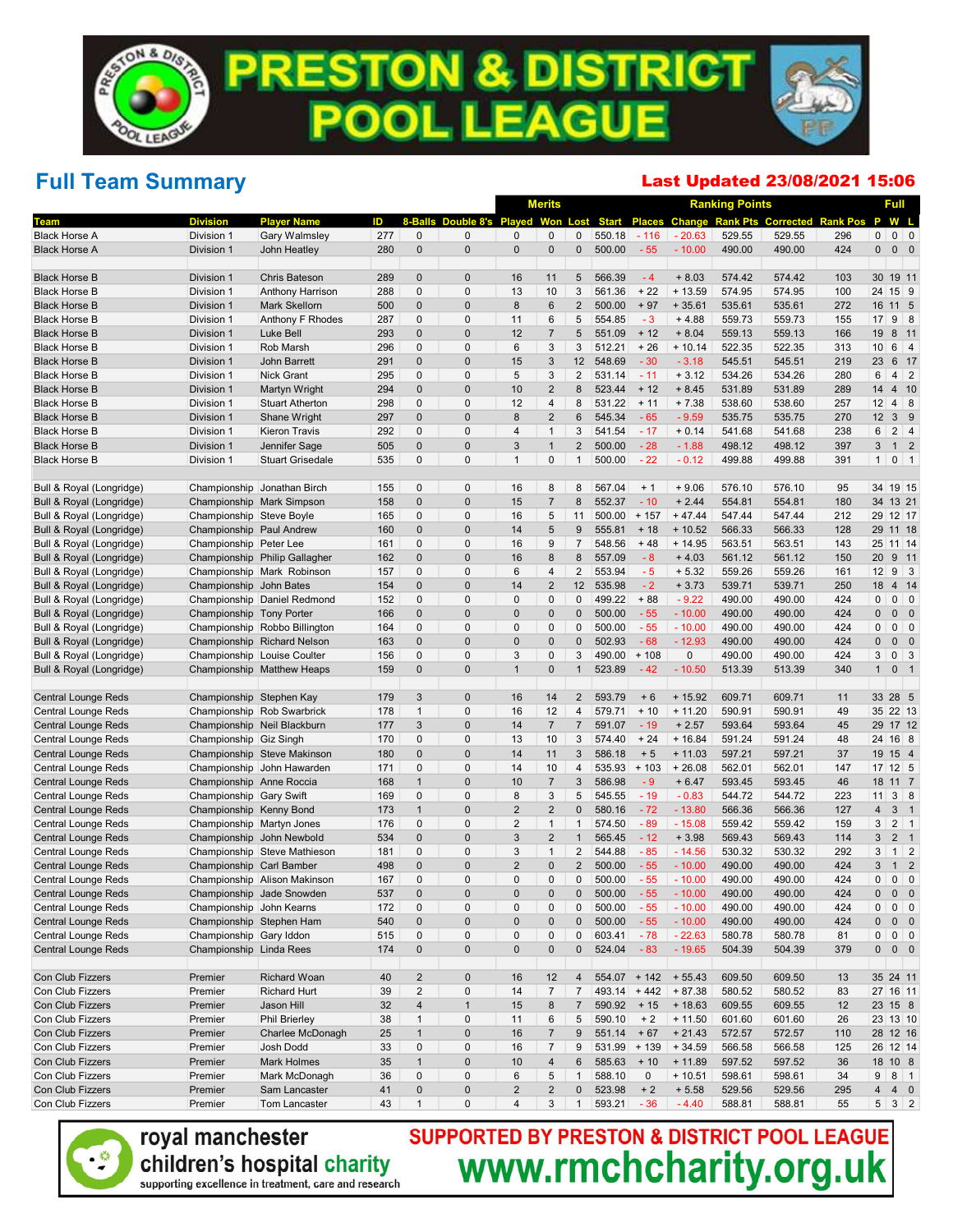## Full Team Summary

#### Last Updated 23/08/2021 15:06

|                                               |                            |                                     |            |                   |                                      |                         | <b>Merits</b>                    |                                |                  |                 |                       | <b>Ranking Points</b> |                                           |            |                                  | Full                       |
|-----------------------------------------------|----------------------------|-------------------------------------|------------|-------------------|--------------------------------------|-------------------------|----------------------------------|--------------------------------|------------------|-----------------|-----------------------|-----------------------|-------------------------------------------|------------|----------------------------------|----------------------------|
| Team                                          | <b>Division</b>            | <b>Player Name</b>                  | ID         |                   | <b>8-Balls Double 8's Played Won</b> |                         |                                  | Lost                           | <b>Start</b>     |                 |                       |                       | Places Change Rank Pts Corrected Rank Pos |            | P                                | W L                        |
| Con Club Fizzers                              | Premier                    | <b>Michael Hughes</b>               | 522        | $\mathbf{1}$      | $\mathbf{0}$                         | $\overline{4}$          | $\overline{1}$                   | 3                              | 500.00           | $+10$           | $+7.81$               | 507.81                | 507.81                                    | 359        | $\overline{4}$                   | $1 \quad 3$                |
| Con Club Fizzers                              | Premier                    | Chris McCarthy                      | 27         | $\mathbf 0$       | $\mathbf 0$                          | $\mathbf{1}$            | $\pmb{0}$                        | $\mathbf{1}$                   | 560.17           | $-68$           | $-9.14$               | 551.03                | 551.03                                    | 198        | $\overline{2}$                   | $1 \vert 1$                |
| Con Club Fizzers                              | Premier                    | Josh Guy                            | 34         | $\mathbf 0$       | $\mathbf 0$                          | $\mathbf 1$             | $\overline{1}$                   | $\mathbf 0$                    | 500.00           | $+5$            | $+6.83$               | 506.83                | 506.83                                    | 364        | $\mathbf{1}$                     | $1 \quad 0$                |
| Con Club Fizzers                              | Premier                    | Craig Millward                      | 30         | 0                 | $\mathbf 0$                          | $\mathbf{0}$            | $\mathbf 0$                      | 0                              | 513.18           | $-76$           | $-19.24$              | 493.94                | 493.94                                    | 413        | $\mathbf 0$                      | $0$ 0                      |
| <b>Con Club Fizzers</b>                       | Premier                    | Charlie Woan                        | 26         | $\mathbf{1}$      | $\mathbf 0$                          | 10                      | $\pmb{0}$                        | 10                             | 500.00           | $-43$           | $-4.79$               | 495.21                | 495.21                                    | 412        | 17                               | $0$ 17                     |
| Con Club Fizzers                              | Premier                    | <b>Terry Parkinson</b>              | 42         | 0                 | $\mathbf 0$                          | $\mathbf 0$             | $\mathbf 0$                      | 0                              | 570.79           | $-121$          | $-21.40$              | 549.39                | 549.39                                    | 203        | $\mathbf 0$                      | $0$ 0                      |
| Con Club Fizzers                              | Premier                    | Craig Day                           | 29         | $\mathbf 0$       | $\mathbf 0$                          | $\mathbf{0}$            | $\pmb{0}$                        | 0                              | 563.21           | $-127$          | $-21.12$              | 542.09                | 542.09                                    | 236        | $\mathbf{0}$                     | $0\quad 0$                 |
| Con Club Fizzers                              | Premier                    | Jason Bradley                       | 31         | 0                 | $\mathbf 0$                          | $\mathbf{0}$            | $\mathbf 0$                      | $\mathbf{0}$                   | 500.00           | $-55$           | $-10.00$              | 490.00                | 490.00                                    | 424        | $\mathbf{0}$                     | $0$ 0                      |
| Con Club Fizzers                              | Premier                    | Chris Robinson                      | 28         | $\mathbf 0$       | $\mathbf 0$                          | $\bf 0$                 | $\pmb{0}$                        | 0                              | 515.39           | $-83$           | $-19.33$              | 496.06                | 496.06                                    | 408        | $\pmb{0}$                        | $0\quad 0$                 |
| Con Club Fizzers                              | Premier                    | Natalie Madden                      | 37         | 0                 | $\mathbf 0$                          | $\mathbf{0}$            | $\mathbf 0$                      | 0                              | 500.00           | $-55$           | $-10.00$              | 490.00                | 490.00                                    | 424        | $\mathbf 0$                      | $0$ 0                      |
| Con Club Warriors                             | Division 1                 | <b>Stuart Leaver</b>                | 315        | 0                 | $\mathbf 0$                          | 15                      | 10                               | 5                              | 571.72           | $-16$           | $+3.64$               | 575.36                | 575.36                                    | 96         | 29 18 11                         |                            |
| <b>Con Club Warriors</b>                      | Division 1                 | <b>Simon Brundrett</b>              | 312        | $\mathbf 0$       | $\mathbf 0$                          | 11                      | 9                                | $\overline{2}$                 | 569.10           | $+1$            | $+10.87$              | 579.97                | 579.97                                    | 86         | 26 18 8                          |                            |
| Con Club Warriors                             | Division 1                 | Stephen Belsham                     | 313        | 0                 | $\mathbf 0$                          | 16                      | 6                                | 10                             | 517.28           | $+88$           | $+26.69$              | 543.97                | 543.97                                    | 230        | 30 13 17                         |                            |
| <b>Con Club Warriors</b>                      | Division 1                 | Mark Wood                           | 310        | $\mathbf 0$       | $\mathbf 0$                          | 14                      | 5                                | 9                              | 537.09           | $+68$           | $+20.19$              | 557.28                | 557.28                                    | 172        | 24 11 13                         |                            |
| Con Club Warriors                             | Division 1                 | <b>Ben Moffitt</b>                  | 300        | $\mathbf{1}$      | $\mathbf 0$                          | $\overline{7}$          | $\overline{4}$                   | 3                              | 514.43           | $+41$           | $+17.15$              | 531.58                | 531.58                                    | 290        | 12                               | $8 \mid 4$                 |
| <b>Con Club Warriors</b>                      | Division 1                 | Carl McNamara                       | 302        | $\pmb{0}$         | $\mathbf 0$                          | 10                      | $\overline{4}$                   | 6                              | 528.97           | $+51$           | $+14.81$              | 543.78                | 543.78                                    | 231        | 15                               | 7 8                        |
| Con Club Warriors                             | Division 1                 | Liam Alty                           | 308        | 0                 | $\mathbf 0$                          | 15                      | $\overline{4}$                   | 11                             | 513.47           | $+ 14$          | $+7.28$               | 520.75                | 520.75                                    | 321        | 23                               | $5 \vert 18$               |
| <b>Con Club Warriors</b>                      | Division 1                 | Stephen Hollinshead                 | 314        | $\mathbf 0$       | $\mathbf 0$                          | 5                       | $\mathbf{3}$                     | $\overline{2}$                 | 552.59           | $-38$           | $-3.40$               | 549.19                | 549.19                                    | 204        | 8                                | 44                         |
| Con Club Warriors                             | Division 1                 | Katie McNamara                      | 306        | 0                 | $\mathbf 0$                          | 8                       | $\overline{4}$                   | 4                              | 525.37           | $-8$            | $+3.35$               | 528.72                | 528.72                                    | 298        | 12                               | $4 \quad 8$                |
| <b>Con Club Warriors</b>                      | Division 1                 | Nathan McNamara                     | 311        | $\mathbf 0$       | $\mathbf 0$                          | $\overline{2}$          | $\overline{1}$                   | $\mathbf{1}$                   | 539.20           | $-13$           | $+2.35$               | 541.55                | 541.55                                    | 242        | 3                                | 2 <sub>1</sub>             |
| Con Club Warriors                             | Division 1                 | Callum Byers                        | 533        | 0                 | $\mathbf 0$                          | 3<br>$\overline{2}$     | $\overline{1}$<br>$\overline{1}$ | $\overline{2}$<br>$\mathbf{1}$ | 500.00           | $+9$            | $+7.71$               | 507.71<br>501.75      | 507.71                                    | 360        | 5                                | $2 \overline{3}$           |
| <b>Con Club Warriors</b><br>Con Club Warriors | Division 1                 | <b>Neil Sankey</b>                  | 530<br>299 | $\mathbf 0$<br>0  | $\mathbf 0$<br>$\mathbf 0$           | $\mathbf{1}$            | $\pmb{0}$                        | $\mathbf{1}$                   | 500.00<br>561.56 | $-15$<br>$-100$ | $+1.75$<br>$-16.47$   | 545.09                | 501.75<br>545.09                          | 384<br>221 | $\overline{2}$<br>$\overline{2}$ | $1 \quad 1$<br>$1 \vert 1$ |
| <b>Con Club Warriors</b>                      | Division 1<br>Division 1   | Andy Leaver<br><b>Frankie Piras</b> | 541        | $\mathbf 0$       | $\mathbf 0$                          | $\mathbf{1}$            | $\overline{1}$                   | $\mathbf 0$                    | 500.00           | $-6$            | $+4.78$               | 504.78                | 504.78                                    | 375        | $\mathbf{1}$                     | $1 \quad 0$                |
| Con Club Warriors                             | Division 1                 | John Nelson                         | 305        | 0                 | $\mathbf 0$                          | $\mathbf 0$             | $\mathbf 0$                      | 0                              | 500.00           | $-55$           | $-10.00$              | 490.00                | 490.00                                    | 424        | $\mathbf{0}$                     | $0$ 0                      |
| <b>Con Club Warriors</b>                      | Division 1                 | <b>Kev Porter</b>                   | 307        | $\mathbf 0$       | $\mathbf 0$                          | $\mathbf 0$             | $\pmb{0}$                        | $\mathbf 0$                    | 497.50           | $+93$           | $-7.50$               | 490.00                | 490.00                                    | 424        | $\mathbf{0}$                     | $0\quad 0$                 |
| Con Club Warriors                             | Division 1                 | Dean Bond                           | 304        | 0                 | $\mathbf 0$                          | $\mathbf{0}$            | $\mathbf 0$                      | 0                              | 530.72           | $-74$           | $-19.90$              | 510.82                | 510.82                                    | 348        | $\mathbf{0}$                     | $0$ 0                      |
| <b>Con Club Warriors</b>                      | Division 1                 | <b>Charlie Fields</b>               | 303        | $\pmb{0}$         | $\mathbf 0$                          | $\mathbf{1}$            | $\pmb{0}$                        | $\mathbf{1}$                   | 503.89           | $-45$           | $-5.99$               | 497.90                | 497.90                                    | 398        | $\overline{2}$                   | 0 <sub>2</sub>             |
| Con Club Warriors                             | Division 1                 | <b>Mark Short</b>                   | 309        | 0                 | $\mathbf 0$                          | $\mathbf 0$             | $\mathbf 0$                      | $\mathbf{0}$                   | 497.32           | $+94$           | $-7.32$               | 490.00                | 490.00                                    | 424        | $\mathbf{0}$                     | $0$ 0                      |
| <b>Con Club Warriors</b>                      | Division 1                 | Carl Wood                           | 301        | $\mathbf 0$       | $\mathbf 0$                          | $\Omega$                | $\overline{0}$                   | $\mathbf 0$                    | 522.94           | $-78$           | $-19.61$              | 503.33                | 503.33                                    | 381        | $\pmb{0}$                        | $0\quad 0$                 |
| Con Club Warriors                             | Division 1                 | lan Collinge                        | 542        | $\mathbf{0}$      | $\mathbf 0$                          | $\mathbf{1}$            | 0                                | $\mathbf{1}$                   | 500.00           | $-23$           | $-0.23$               | 499.77                | 499.77                                    | 392        | 1                                | $0 \mid 1$                 |
|                                               |                            |                                     |            |                   |                                      |                         |                                  |                                |                  |                 |                       |                       |                                           |            |                                  |                            |
| Elite Snooker Club                            | Championship Ben Jackson   |                                     | 183        | 0                 | $\mathbf 0$                          | 16                      | 9                                | $\overline{7}$                 | 578.55           | $+6$            | $+9.24$               | 587.79                | 587.79                                    | 56         | 31 17 14<br>27                   |                            |
| Elite Snooker Club<br>Elite Snooker Club      | Championship Chris Hall    |                                     | 184        | $\mathbf{1}$<br>0 | $\mathbf 0$<br>$\mathbf 0$           | 16<br>16                | 10<br>$6\phantom{1}$             | 6<br>10                        | 569.18<br>567.49 | $+23$<br>$-30$  | $+17.01$<br>$-0.77$   | 586.19<br>566.72      | 586.19<br>566.72                          | 63<br>124  | 31 14 17                         | 16 11                      |
| Elite Snooker Club                            | Championship Emma Hall     | Championship Martin Butcher         | 186<br>191 | $\pmb{0}$         | $\mathbf 0$                          | 13                      | 10                               | 3                              | 574.42           | $+5$            | $+10.32$              | 584.74                | 584.74                                    | 66         | 23 14 9                          |                            |
| Elite Snooker Club                            |                            | Championship Lisa Greenhalgh        | 190        | 0                 | $\mathbf 0$                          | 15                      | $\,$ 5                           | 10                             | 558.96           | $+18$           | $+9.13$               | 568.09                | 568.09                                    | 118        | 27 12 15                         |                            |
| Elite Snooker Club                            | Championship Chris Norbury |                                     | 185        | $\overline{2}$    | $\mathbf 0$                          | $\overline{\mathbf{4}}$ | $\overline{4}$                   | $\pmb{0}$                      | 554.52           | $+43$           | $+16.70$              | 571.22                | 571.22                                    | 111        | 9                                | 90                         |
| Elite Snooker Club                            | Championship Zoe Clarkson  |                                     | 195        | 0                 | $\mathbf 0$                          | 12                      | 5                                | $\overline{7}$                 | 509.36           | $+18$           | $+9.84$               | 519.20                | 519.20                                    | 326        | 20                               | $5 \vert 15$               |
| <b>Elite Snooker Club</b>                     |                            | Championship Lee Swarbrick          | 189        | $\pmb{0}$         | $\mathbf 0$                          | 6                       | $\overline{1}$                   | 5                              | 586.41           | $-68$           | $-13.06$              | 573.35                | 573.35                                    | 107        | 10                               | 3 <sub>7</sub>             |
| Elite Snooker Club                            | Championship Joe Harrison  |                                     | 188        | $\mathbf{1}$      | $\mathbf 0$                          | 5                       | $\overline{1}$                   | 4                              | 526.42           | $+5$            | $+7.42$               | 533.84                | 533.84                                    | 281        | 10                               | $3 \mid 7$                 |
| <b>Elite Snooker Club</b>                     | Championship Tracey Hall   |                                     | 194        | $\pmb{0}$         | $\mathbf 0$                          | 6                       | $\overline{1}$                   | 5                              | 494.10           | $+ 111$         | $+ 1.71$              | 495.81                | 495.81                                    | 411        | 6                                | $1\quad5$                  |
| Elite Snooker Club                            | Championship Gary Smith    |                                     | 187        | 0                 | $\mathbf 0$                          | 8                       | $\overline{1}$                   | $\overline{7}$                 | 559.96           | $-79$           | $-12.20$              | 547.76                | 547.76                                    | 210        | 11                               | $1 \vert 10$               |
| Elite Snooker Club                            |                            | Championship Barry Johnson          | 182        | $\mathbf 0$       | $\mathbf 0$                          | $\mathbf{1}$            | $\pmb{0}$                        | $\mathbf{1}$                   | 533.70           | $-30$           | $-0.56$               | 533.14                | 533.14                                    | 285        | $\mathbf{1}$                     | 0 <sub>1</sub>             |
| Elite Snooker Club                            | Championship Shokat Ali    |                                     | 193        | $\mathbf{0}$      | $\mathbf 0$                          | $\mathbf 0$             | $\mathbf{0}$                     | $\mathbf{0}$                   | 500.00           | $-55$           | $-10.00$              | 490.00                | 490.00                                    | 424        | $\mathbf{0}$                     | $0 \mid 0$                 |
|                                               |                            |                                     |            |                   |                                      |                         |                                  |                                |                  | - 1             |                       |                       |                                           |            |                                  |                            |
| Fox & Lion<br>Fox & Lion                      | Championship Dean Winder   | Championship Mick Farrington        | 203<br>210 | 3<br>$\sqrt{2}$   | 0<br>$\pmb{0}$                       | 15<br>15                | 13<br>10                         | 2<br>5                         | 597.49<br>583.94 | $+14$           | $+12.80$<br>$+ 13.84$ | 610.29<br>597.78      | 610.29<br>597.78                          | 10<br>35   | 34 27 7<br>30 21 9               |                            |
| Fox & Lion                                    |                            | Championship Andy Johnson           | 198        | 3                 | $\mathbf 0$                          | 14                      | $\overline{7}$                   | $\overline{7}$                 | 568.88           | $+9$            | $+12.36$              | 581.24                | 581.24                                    | 79         | 27 16 11                         |                            |
| Fox & Lion                                    | Championship Ged Byrne     |                                     | 204        | $\mathbf{1}$      | $\pmb{0}$                            | 12                      | 8                                | 4                              | 573.28           | $+10$           | $+ 12.41$             | 585.69                | 585.69                                    | 65         | 22 14 8                          |                            |
| Fox & Lion                                    | Championship Peter Evans   |                                     | 212        | 0                 | $\pmb{0}$                            | 14                      | $9\,$                            | 5                              | 561.36           | $+30$           | $+16.44$              | 577.80                | 577.80                                    | 92         | 19 12 7                          |                            |
| Fox & Lion                                    |                            | Championship Cliff Swarbrick        | 201        | $\pmb{0}$         | $\pmb{0}$                            | 14                      | 10                               | 4                              | 585.82           | $-14$           | $+ 1.84$              | 587.66                | 587.66                                    | 58         | 21 12 9                          |                            |
| Fox & Lion                                    | Championship Andy Holding  |                                     | 197        | 0                 | $\pmb{0}$                            | 9                       | 8                                | $\mathbf{1}$                   | 566.81           | $+25$           | $+16.23$              | 583.04                | 583.04                                    | 72         | 16 11 5                          |                            |
| Fox & Lion                                    | Championship Marc Finney   |                                     | 207        | $\pmb{0}$         | $\pmb{0}$                            | $\overline{7}$          | $\,6$                            | $\mathbf{1}$                   | 500.00           | $+182$          | $+52.97$              | 552.97                | 552.97                                    | 187        | 15 11 4                          |                            |
| Fox & Lion                                    | Championship Jared Clark   |                                     | 206        | 0                 | $\pmb{0}$                            | 8                       | $\mathbf{3}$                     | 5                              | 501.93           | $+57$           | $+26.25$              | 528.18                | 528.18                                    | 300        | $13 \ 6 \ 7$                     |                            |
| Fox & Lion                                    | Championship Mick Davies   |                                     | 209        | $\pmb{0}$         | $\pmb{0}$                            | $\sqrt{4}$              | $\ensuremath{\mathsf{3}}$        | $\mathbf{1}$                   | 520.55           | $+3$            | $+3.99$               | 524.54                | 524.54                                    | 309        | 6                                | 3 <sup>3</sup>             |
| Fox & Lion                                    | Championship Stan Porter   |                                     | 214        | 0                 | $\pmb{0}$                            | 6                       | $\overline{c}$                   | 4                              | 554.81           | $-71$           | $-10.21$              | 544.60                | 544.60                                    | 224        | 6                                | $2 \mid 4$                 |
| Fox & Lion                                    |                            | Championship Martin Farrington      | 208        | $\pmb{0}$         | $\pmb{0}$                            | 0                       | $\pmb{0}$                        | 0                              | 500.00           | $-20$           | $+0.55$               | 500.55                | 500.55                                    | 389        | $\overline{2}$                   | $1 \quad 1$                |
| Fox & Lion                                    |                            | Championship Anthoni Gronwald       | 199        | 0                 | $\pmb{0}$                            | $\mathbf{1}$            | $\mathbf 0$                      | $\mathbf{1}$                   | 490.00           | $+108$          | 0                     | 490.00                | 490.00                                    | 424        | $\mathbf{1}$                     | $0 \mid 1$                 |
| Fox & Lion                                    | Championship Neil Bamber   |                                     | 211        | $\pmb{0}$         | $\pmb{0}$                            | 0                       | $\pmb{0}$                        | 0                              | 500.00           | $-55$           | $-10.00$              | 490.00                | 490.00                                    | 424        | $\pmb{0}$                        | $0\quad 0$                 |
| Fox & Lion                                    | Championship Andy Anyon    |                                     | 196        | 0                 | $\pmb{0}$                            | 0                       | $\pmb{0}$                        | 0                              | 526.63           | $-78$           | $-19.75$              | 506.88                | 506.88                                    | 363        | 0                                | $0 \mid 0$                 |
| Fox & Lion                                    |                            | Championship Craig O'Reilly         | 202        | $\pmb{0}$         | $\pmb{0}$                            | 0                       | $\pmb{0}$                        | 0                              | 516.92           | $-79$           | $-19.38$              | 497.54                | 497.54                                    | 400        | $\mathbf{0}$                     | $0\quad 0$                 |



SUPPORTED BY PRESTON & DISTRICT POOL LEAGUE<br>WWW.rmchcharity.org.uk children's hospital charity supporting excellence in treatment, care and research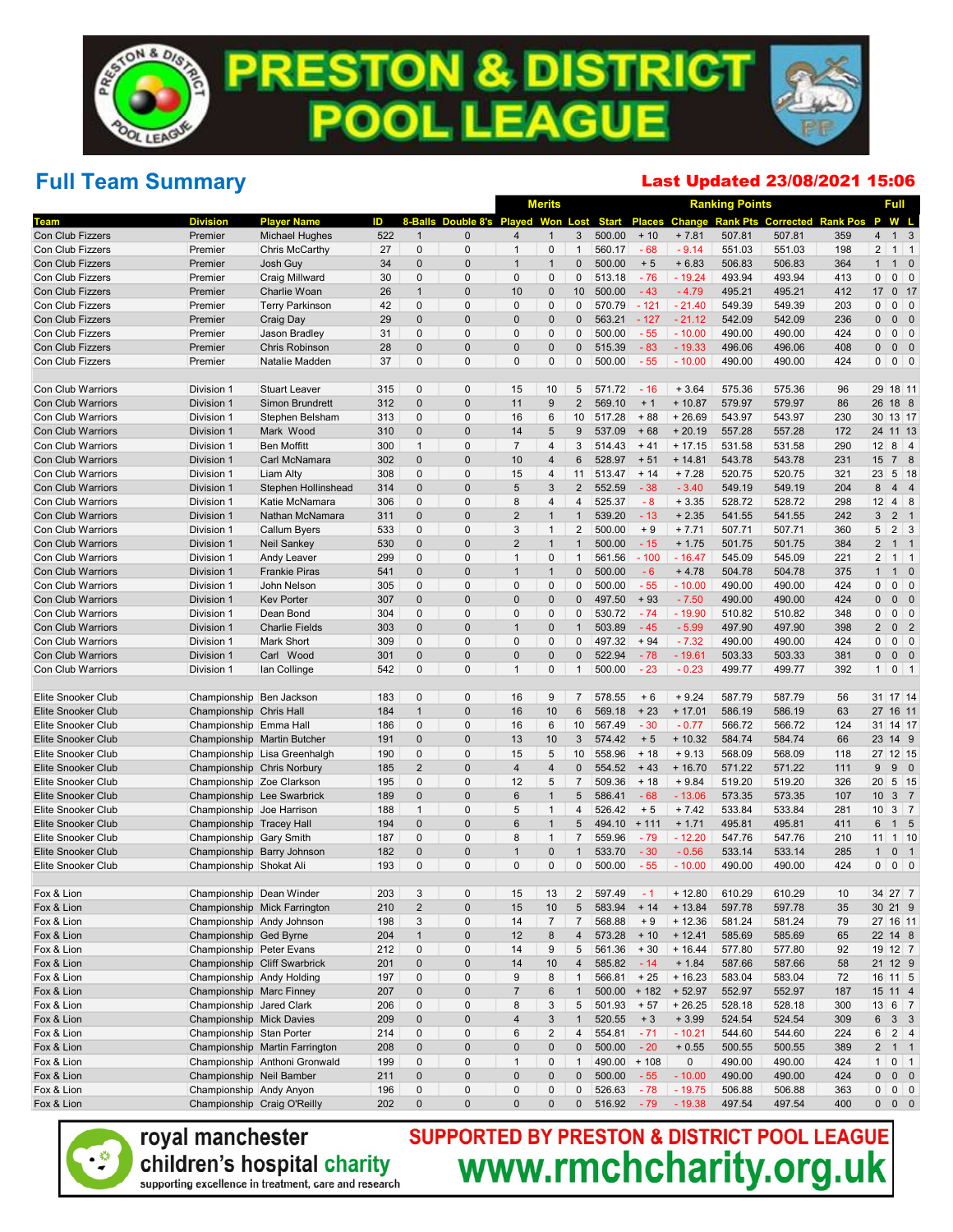## Full Team Summary

#### Last Updated 23/08/2021 15:06

|                                                      |                           |                                         |            |                            |                              |                                | <b>Merits</b>            |                     |                  |                |                      | <b>Ranking Points</b> |                  |                                           |                         | Full                                        |
|------------------------------------------------------|---------------------------|-----------------------------------------|------------|----------------------------|------------------------------|--------------------------------|--------------------------|---------------------|------------------|----------------|----------------------|-----------------------|------------------|-------------------------------------------|-------------------------|---------------------------------------------|
|                                                      | <b>Division</b>           | <b>Player Name</b>                      | ID         |                            | Double 8's Played            |                                | <b>Won Lost</b>          |                     | <b>Start</b>     | <b>Places</b>  |                      |                       |                  | <b>Change Rank Pts Corrected Rank Pos</b> | P                       | W L                                         |
| Fox & Lion                                           |                           | Championship Chris Robinson             | 200        | $\mathbf 0$                | $\mathbf{0}$                 | $\mathbf 0$                    | $\mathbf{0}$             | 0                   | 515.39           | $-83$          | $-19.33$             | 496.06                | 496.06           | 408                                       | $\mathbf 0$             | $0 \mid 0$                                  |
| Fox & Lion                                           | Championship Janice Anyon |                                         | 205        | $\mathbf 0$                | $\mathbf 0$                  | $\mathbf 0$                    | $\mathbf 0$              | $\pmb{0}$           | 495.32           | $+95$          | $-5.32$              | 490.00                | 490.00           | 424                                       | $\mathbf{0}$            | $0\quad 0$                                  |
| <b>Gregorys Goodfellas</b>                           | Premier                   | James Peoples                           | 49         | $\overline{7}$             | $\overline{1}$               | 15                             | 11                       | 4                   | 591.73           | $+19$          | $+26.81$             | 618.54                | 618.54           | $\overline{2}$                            | 31                      | 23 8                                        |
| Gregorys Goodfellas                                  | Premier                   | Andrew Lockhart                         | 44         | $\mathbf 0$                | $\mathbf 0$                  | 15                             | 10                       | 5                   | 591.33           | $-4$           | $+9.75$              | 601.08                | 601.08           | 28                                        |                         | 29 19 10                                    |
| <b>Gregorys Goodfellas</b>                           | Premier                   | <b>Kieron Field</b>                     | 52         | $\mathbf 0$                | $\mathbf 0$                  | 15                             | 10                       | 5                   | 608.37           | $-23$          | $-6.26$              | 602.11                | 602.11           | 24                                        | 26                      | 15 11                                       |
| Gregorys Goodfellas                                  | Premier                   | Russ Lofthouse                          | 56         | 2                          | $\mathbf 0$                  | 12                             | 6                        | 6                   | 598.41           | $-10$          | $+8.97$              | 607.38                | 607.38           | 17                                        |                         | 24 14 10                                    |
| <b>Gregorys Goodfellas</b>                           | Premier                   | Danny Roccia                            | 47         | $\mathbf 0$                | $\mathbf 0$                  | 15                             | 10                       | 5                   | 594.71           | $-29$          | $-0.27$              | 594.44                | 594.44           | 44                                        | 25                      | 12 13                                       |
| Gregorys Goodfellas                                  | Premier                   | Harry Lofthouse                         | 48         | $\mathbf{1}$               | $\mathbf{0}$                 | 14                             | 8                        | 6                   | 543.45           | $+120$         | $+33.70$             | 577.15                | 577.15           | 94                                        | 17                      | $9 \mid 8$                                  |
| <b>Gregorys Goodfellas</b>                           | Premier                   | Daniel Dolan                            | 46         | $\mathbf 0$                | $\mathbf 0$                  | 10                             | 5                        | 5                   | 582.40           | $-4$           | $+6.56$              | 588.96                | 588.96           | 54                                        | 14                      | 7 <sub>7</sub>                              |
| Gregorys Goodfellas                                  | Premier                   | Mark Dickinson                          | 519        | $\mathbf 0$                | $\mathbf{0}$                 | $\overline{4}$                 | 3                        | $\mathbf{1}$        | 500.00           | $+ 117$        | $+39.44$             | 539.44                | 539.44           | 252                                       | 9                       | $7 \quad 2$                                 |
| <b>Gregorys Goodfellas</b>                           | Premier                   | Karl Luisi                              | 51         | $\mathbf 0$                | $\mathbf 0$                  | 8                              | 5                        | 3                   | 546.27           | $+89$          | $+23.76$             | 570.03                | 570.03           | 112                                       | 10                      | $6\phantom{1}$<br>$\overline{4}$            |
| Gregorys Goodfellas                                  | Premier                   | Lee Anderson                            | 53         | $\mathbf 0$                | $\mathbf{0}$                 | 5                              | 5                        | $\mathbf{0}$        | 561.63           | $-1$           | $+5.23$              | 566.86                | 566.86           | 121                                       | 9                       | $5 \mid 4$                                  |
| Gregorys Goodfellas                                  | Premier                   | Lee Whittle                             | 54         | $\mathbf 0$                | $\mathbf 0$                  | $\overline{2}$                 | $\pmb{0}$                | $\overline{2}$      | 539.60           | $-45$          | $-3.92$              | 535.68                | 535.68           | 271                                       | 3                       | $\overline{2}$<br>1                         |
| Gregorys Goodfellas                                  | Premier                   | <b>Tony Connolly</b>                    | 58         | $\mathbf{1}$               | $\mathbf 0$                  | 3                              | $\overline{1}$           | $\overline{2}$      | 557.01           | $-104$         | $-16.32$             | 540.69                | 540.69           | 247                                       | 5                       | $1 \mid 4$                                  |
| <b>Gregorys Goodfellas</b>                           | Premier                   | Gary Iddon                              | 512        | $\mathbf 0$                | $\mathbf 0$                  | $\Omega$                       | $\pmb{0}$                | 0                   | 603.41           | $-78$          | $-22.63$             | 580.78                | 580.78           | 81                                        | $\mathbf 0$             | $\overline{\phantom{0}}$<br>0               |
| Gregorys Goodfellas                                  | Premier                   | Leigh Robinson                          | 55         | $\mathbf{0}$               | $\mathbf 0$                  | $\Omega$                       | $\mathbf 0$              | 0                   | 500.00           | $-55$          | $-10.00$             | 490.00                | 490.00           | 424                                       | $\mathbf 0$             | $0 \mid 0$                                  |
| <b>Gregorys Goodfellas</b>                           | Premier                   | <b>Tony Stewart</b>                     | 59         | $\mathbf 0$<br>$\mathbf 0$ | $\mathbf{0}$<br>$\mathbf{0}$ | $\Omega$                       | $\pmb{0}$<br>$\mathbf 0$ | $\overline{0}$<br>0 | 500.00           | $-55$          | $-10.00$             | 490.00                | 490.00           | 424                                       | $\Omega$<br>$\mathbf 0$ | 0<br>$\overline{\phantom{0}}$               |
| Gregorys Goodfellas<br><b>Gregorys Goodfellas</b>    | Premier                   | Shane O'Connor<br><b>Anthony Roccia</b> | 57<br>45   | $\mathbf 0$                | $\mathbf 0$                  | $\mathbf{0}$<br>$\overline{0}$ | $\pmb{0}$                | $\Omega$            | 500.00<br>523.50 | $-55$<br>$-80$ | $-10.00$<br>$-19.63$ | 490.00<br>503.87      | 490.00<br>503.87 | 424<br>380                                | $\mathbf 0$             | $0 \mid 0$<br>$0\quad 0$                    |
| Gregorys Goodfellas                                  | Premier<br>Premier        |                                         | 50         | $\mathbf{0}$               | $\mathbf 0$                  | $\Omega$                       | $\mathbf 0$              | $\mathbf{0}$        | 500.00           | $-55$          | $-10.00$             | 490.00                | 490.00           | 424                                       | $\mathbf 0$             | $0$ 0                                       |
|                                                      |                           | Jimmy Stewart                           |            |                            |                              |                                |                          |                     |                  |                |                      |                       |                  |                                           |                         |                                             |
| <b>Hendrys Hangovers</b>                             | Premier                   | <b>Aidy Alty</b>                        | 60         | 3                          | $\mathbf{0}$                 | 16                             | 11                       | 5                   | 567.89           | $+49$          | $+27.09$             | 594.98                | 594.98           | 43                                        |                         | 26 14 12                                    |
| <b>Hendrys Hangovers</b>                             | Premier                   | Harry Nixon                             | 66         | $\sqrt{2}$                 | $\mathbf 0$                  | 13                             | $\overline{7}$           | 6                   | 588.00           | $+4$           | $+11.79$             | 599.79                | 599.79           | 31                                        | 21                      | 13 8                                        |
| <b>Hendrys Hangovers</b>                             | Premier                   | Peter Billington                        | 73         | 2                          | $\mathbf 0$                  | 16                             | 11                       | 5                   | 589.68           | $+4$           | $+12.10$             | 601.78                | 601.78           | 25                                        |                         | 24 13 11                                    |
| <b>Hendrys Hangovers</b>                             | Premier                   | <b>Matt Herrington</b>                  | 72         | $\overline{2}$             | $\mathbf 0$                  | 12                             | $\bf 8$                  | 4                   | 588.65           | $+13$          | $+16.96$             | 605.61                | 605.61           | 19                                        | 18                      | 13 5                                        |
| <b>Hendrys Hangovers</b>                             | Premier                   | <b>Christopher Fenton</b>               | 61         | $\mathbf{1}$               | $\mathbf 0$                  | 14                             | $\overline{7}$           | $\overline{7}$      | 553.90           | $+81$          | $+28.34$             | 582.24                | 582.24           | 76                                        |                         | 21 10 11                                    |
| <b>Hendrys Hangovers</b>                             | Premier                   | <b>James Ferris</b>                     | 69         | $\mathbf 0$                | $\mathbf 0$                  | 15                             | 5                        | 10                  | 559.08           | $+62$          | $+23.83$             | 582.91                | 582.91           | 73                                        | 20                      | 9 11                                        |
| <b>Hendrys Hangovers</b>                             | Premier                   | <b>Daniel Abbott</b>                    | 62         | $\mathbf{1}$               | $\mathbf 0$                  | 15                             | 5                        | 10                  | 562.07           | $+15$          | $+12.37$             | 574.44                | 574.44           | 101                                       | 23                      | 8 15                                        |
| <b>Hendrys Hangovers</b>                             | Premier                   | Stephen Nixon                           | 74         | $\mathbf 0$                | $\mathbf 0$                  | 14                             | $\overline{7}$           | $\overline{7}$      | 562.84           | $+31$          | $+18.21$             | 581.05                | 581.05           | 80                                        | 17                      | 8<br>$_{9}$                                 |
| <b>Hendrys Hangovers</b>                             | Premier                   | Jason Ward                              | 70         | $\mathbf 0$                | $\mathbf 0$                  | 16                             | 5                        | 11                  | 566.47           | $-34$          | $-0.76$              | 565.71                | 565.71           | 132                                       | 19                      | $5 \mid 14$                                 |
| <b>Hendrys Hangovers</b>                             | Premier                   | Martin Wangermann                       | 71         | $\mathbf 0$                | $\mathbf 0$                  | 9                              | 3                        | 6                   | 500.00           | $+22$          | $+ 11.44$            | 511.44                | 511.44           | 347                                       | 9                       | 36                                          |
| <b>Hendrys Hangovers</b>                             | Premier                   | <b>Stuart Herron</b>                    | 76         | $\mathbf{0}$               | $\mathbf 0$<br>$\mathbf{0}$  | $\Omega$<br>$\Omega$           | $\mathbf 0$<br>$\pmb{0}$ | 0<br>$\overline{0}$ | 500.00<br>500.00 | $-55$          | $-10.00$             | 490.00                | 490.00           | 424                                       | $\mathbf 0$<br>$\Omega$ | $0 \mid 0$<br>0<br>$\overline{\phantom{0}}$ |
| <b>Hendrys Hangovers</b>                             | Premier<br>Premier        | Greg Johnson<br>Steve Pye               | 65<br>75   | $\mathbf 0$<br>$\mathbf 0$ | $\mathbf 0$                  | $\mathbf 0$                    | $\mathbf 0$              | $\mathbf{0}$        | 500.00           | $-55$<br>$-55$ | $-10.00$<br>$-10.00$ | 490.00<br>490.00      | 490.00<br>490.00 | 424<br>424                                | $\mathbf 0$             | $0 \mid 0$                                  |
| <b>Hendrys Hangovers</b><br><b>Hendrys Hangovers</b> | Premier                   | <b>Graham Leeming</b>                   | 64         | $\mathbf 0$                | $\mathbf 0$                  | $\Omega$                       | $\pmb{0}$                | $\overline{0}$      | 500.00           | $-55$          | $-10.00$             | 490.00                | 490.00           | 424                                       | $\Omega$                | $0\quad 0$                                  |
| <b>Hendrys Hangovers</b>                             | Premier                   | Dave Whalley                            | 63         | $\mathbf{0}$               | $\mathbf 0$                  | $\Omega$                       | $\mathbf 0$              | $\mathbf{0}$        | 500.00           | $-55$          | $-10.00$             | 490.00                | 490.00           | 424                                       | $\mathbf 0$             | $0 \mid 0$                                  |
| <b>Hendrys Hangovers</b>                             | Premier                   | James Cahill                            | 68         | $\mathbf 0$                | $\mathbf 0$                  | $\overline{0}$                 | $\pmb{0}$                | $\Omega$            | 500.00           | $-55$          | $-10.00$             | 490.00                | 490.00           | 424                                       | $\mathbf{0}$            | $0\quad 0$                                  |
| <b>Hendrys Hangovers</b>                             | Premier                   | <b>Jack Toner</b>                       | 67         | $\mathbf 0$                | $\mathbf 0$                  | $\Omega$                       | $\mathbf{0}$             | $\mathbf{0}$        | 500.00           | $-55$          | $-10.00$             | 490.00                | 490.00           | 424                                       | $\mathbf{0}$            | $0$ 0                                       |
|                                                      |                           |                                         |            | 4                          | $\mathbf{1}$                 | 15                             | 9                        | 6                   | 591.60           | $+6$           | $+16.16$             | 607.76                | 607.76           | 16                                        |                         | 30 20 10                                    |
| <b>Hendrys Hatters</b><br><b>Hendrys Hatters</b>     | Premier<br>Premier        | Jordan Crossey<br><b>James Miller</b>   | 132<br>131 | $\mathbf 0$                | $\pmb{0}$                    | 15                             | 11                       | $\overline{4}$      | 576.08           | $+38$          | $+25.34$             | 601.42                | 601.42           | 27                                        | 30                      | 19 11                                       |
| <b>Hendrys Hatters</b>                               | Premier                   | Owen Cuerden                            | 497        | 6                          | $\mathbf 0$                  | 14                             | 9                        | 5                   | 580.01           | $+34$          | $+23.51$             | 603.52                | 603.52           | 22                                        |                         | 26 16 10                                    |
| <b>Hendrys Hatters</b>                               | Premier                   | Paul Crossland                          | 134        | $\overline{2}$             | $\mathbf 0$                  | 14                             | 10                       | $\overline{4}$      | 585.70           | $+22$          | $+16.43$             | 602.13                | 602.13           | 23                                        | 22                      | 14 8                                        |
| <b>Hendrys Hatters</b>                               | Premier                   | Lloyd Taylor                            | 133        | $\mathbf 0$                | $\mathbf{0}$                 | 16                             | $\overline{7}$           | 9                   | 576.33           | $-20$          | $+3.96$              | 580.29                | 580.29           | 84                                        |                         | 27 12 15                                    |
| <b>Hendrys Hatters</b>                               | Premier                   | Phil Day                                | 135        | $\mathbf 0$                | $\mathbf 0$                  | 13                             | 5                        | 8                   | 580.95           | $+3$           | $+9.30$              | 590.25                | 590.25           | 50                                        |                         | 21 11 10                                    |
| <b>Hendrys Hatters</b>                               | Premier                   | Simon Beenham                           | 137        | $\mathbf 0$                | $\Omega$                     | 15                             | 8                        | $\overline{7}$      | 589.11           | $-27$          | $-1.32$              | 587.79                | 587.79           | 57                                        |                         | 25 11 14                                    |
| <b>Hendrys Hatters</b>                               | Premier                   | Alan Chester                            | 129        | $\mathbf 0$                | 0                            |                                | 3                        | $\overline{c}$      | 553.58           | $+10$          | $+7.96$              | 561.54                | 561.54           | 149                                       | 5                       | 3 <sub>2</sub>                              |
| <b>Hendrys Hatters</b>                               | Premier                   | <b>Brian Howlett</b>                    | 130        | $\pmb{0}$                  | $\pmb{0}$                    | 11                             | $\overline{c}$           | 9                   | 558.01           | $-54$          | $-6.43$              | 551.58                | 551.58           | 193                                       |                         | 13 2 11                                     |
| <b>Hendrys Hatters</b>                               | Premier                   | Samantha Parkinson                      | 136        | $\pmb{0}$                  | $\mathbf 0$                  | 0                              | $\pmb{0}$                | $\pmb{0}$           | 500.00           | $-55$          | $-10.00$             | 490.00                | 490.00           | 424                                       | $\mathbf 0$             | $0\quad 0$                                  |
|                                                      |                           |                                         | 394        |                            | $\mathbf 0$                  | 14                             |                          | 6                   | 536.09           | $+28$          | $+9.95$              | 546.04                |                  |                                           |                         | 29 15 14                                    |
| Hendrys Honeyz                                       | Division 2                | Natalia McElligott<br>Louise Kearns     |            | $\pmb{0}$<br>$\pmb{0}$     | $\pmb{0}$                    | 12                             | $\bf 8$<br>$\sqrt{7}$    | 5                   | 514.82           | $+75$          | $+24.61$             |                       | 546.04<br>539.43 | 218                                       |                         | 24 13 11                                    |
| Hendrys Honeyz<br>Hendrys Honeyz                     | Division 2<br>Division 2  | Jo-Ann Blackburn                        | 392<br>391 | $\pmb{0}$                  | $\pmb{0}$                    | 13                             | $\,6$                    | $\overline{7}$      | 542.00           | $-21$          | $-0.36$              | 539.43<br>541.64      | 541.64           | 253<br>239                                |                         | 20 7 13                                     |
| Hendrys Honeyz                                       | Division 2                | <b>Hayley Mitchell</b>                  | 390        | $\pmb{0}$                  | $\pmb{0}$                    | 12                             | $\mathbf{3}$             | 9                   | 532.06           | $-16$          | $+2.40$              | 534.46                | 534.46           | 279                                       |                         | 17 6 11                                     |
| Hendrys Honeyz                                       | Division 2                | Pat Green                               | 395        | $\pmb{0}$                  | $\pmb{0}$                    | 13                             | $\overline{4}$           | 9                   | 516.72           | $+15$          | $+8.61$              | 525.33                | 525.33           | 308                                       | 17                      | 6 11                                        |
| Hendrys Honeyz                                       | Division 2                | Donna Wells                             | 389        | $\pmb{0}$                  | $\pmb{0}$                    | 13                             | 4                        | 9                   | 522.53           | $-6$           | $+ 1.33$             | 523.86                | 523.86           | 310                                       |                         | $17 \quad 5 \quad 12$                       |
| <b>Hendrys Honeyz</b>                                | Division 2                | Paula Alderson                          | 396        | $\pmb{0}$                  | $\pmb{0}$                    | $\overline{7}$                 | $\sqrt{3}$               | 4                   | 532.82           | $-41$          | $-4.51$              | 528.31                | 528.31           | 299                                       | 11                      | 4 <sub>7</sub>                              |
| Hendrys Honeyz                                       | Division 2                | Susan Cowell                            | 398        | 0                          | $\pmb{0}$                    | 14                             | 3                        | 11                  | 501.81           | $-13$          | $+3.75$              | 505.56                | 505.56           | 371                                       | 16                      | $4 \mid 12$                                 |
| <b>Hendrys Honeyz</b>                                | Division 2                | Sam Battye                              | 397        | $\pmb{0}$                  | $\pmb{0}$                    | 8                              | $\sqrt{2}$               | 6                   | 525.86           | $-32$          | $-4.52$              | 521.34                | 521.34           | 319                                       | 12                      | 3 <sup>9</sup>                              |
| Hendrys Honeyz                                       | Division 2                | Caroline Hastie                         | 388        | 0                          | $\pmb{0}$                    | 14                             | $\mathbf{3}$             | 11                  | 549.00           | $-82$          | $-12.56$             | 536.44                | 536.44           | 267                                       |                         | 17 3 14                                     |
| Hendrys Honeyz                                       | Division 2                | Amanda Wilding                          | 387        | $\pmb{0}$                  | $\pmb{0}$                    | 0                              | $\pmb{0}$                | 0                   | 500.00           | $-55$          | $-10.00$             | 490.00                | 490.00           | 424                                       | $\mathbf 0$             | $0\quad 0$                                  |
| Hendrys Honeyz                                       | Division 2                | <b>Mandy Mitchell</b>                   | 393        | $\pmb{0}$                  | $\mathbf 0$                  | 0                              | $\mathbf 0$              | 0                   | 500.00           | $-55$          | $-10.00$             | 490.00                | 490.00           | 424                                       | $\mathbf{0}$            | $0 \mid 0$                                  |



royal manchester children's hospital charity supporting excellence in treatment, care and research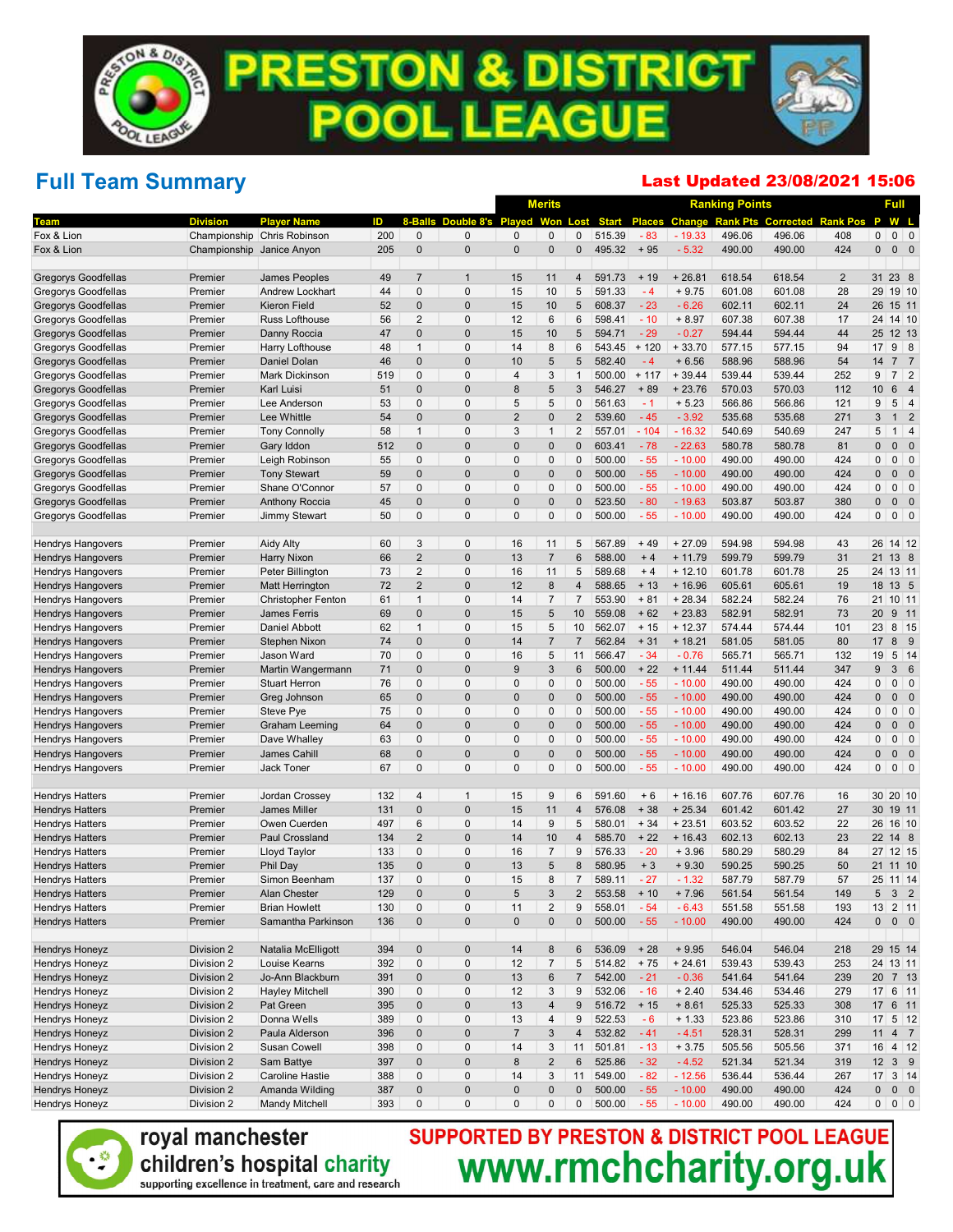## Full Team Summary

### Last Updated 23/08/2021 15:06

|                              |                          |                                           |            |              |                                          |                | <b>Merits</b>  |                         |                  |         |                    | <b>Ranking Points</b> |                                             |                | Full                |                  |
|------------------------------|--------------------------|-------------------------------------------|------------|--------------|------------------------------------------|----------------|----------------|-------------------------|------------------|---------|--------------------|-----------------------|---------------------------------------------|----------------|---------------------|------------------|
| Team                         | <b>Division</b>          | <b>Player Name</b>                        | ID         |              | 8-Balls Double 8's Played Won Lost Start |                |                |                         |                  |         |                    |                       | Places Change Rank Pts Corrected Rank Pos P |                |                     | W L              |
| <b>Hendrys Honeyz</b>        |                          |                                           |            |              |                                          |                |                |                         |                  |         |                    |                       |                                             |                |                     |                  |
| <b>Hesketh Arms</b>          | Division 2               | Martin Jolly                              | 404        | $\mathbf{1}$ | $\mathbf 0$                              | 15             | 8              | $\overline{7}$          | 500.00           | $+76$   | $+30.12$           | 530.12                | 530.12                                      | 293            | 28 14 14            |                  |
| <b>Hesketh Arms</b>          | Division 2               | <b>Rob Edwards</b>                        | 407        | $\mathbf 0$  | $\mathbf 0$                              | 8              | 5              | 3                       | 500.00           | $+52$   | $+21.63$           | 521.63                | 521.63                                      | 317            | 18 11 7             |                  |
| <b>Hesketh Arms</b>          | Division 2               | Michael Gildert                           | 405        | $\mathbf 0$  | $\mathbf 0$                              | 9              | $\overline{4}$ | 5                       | 500.00           | $+67$   | $+27.88$           | 527.88                | 527.88                                      | 302            | 18 10 8             |                  |
| <b>Hesketh Arms</b>          | Division 2               | David Tegland                             | 516        | $\mathbf 0$  | $\mathbf 0$                              | 9              | 5              | 4                       | 500.00           | $+35$   | $+16.10$           | 516.10                | 516.10                                      | 334            | 16                  | 7 9              |
| <b>Hesketh Arms</b>          | Division 2               | Lewis Bagwell                             | 511        | $\mathbf 0$  | $\mathbf 0$                              | 9              | $\overline{4}$ | 5                       | 500.00           | $+26$   | $+12.75$           | 512.75                | 512.75                                      | 343            | 18                  | $6 \mid 12$      |
| <b>Hesketh Arms</b>          | Division 2               | Rebecca McElligott                        | 406        | $\mathbf 0$  | $\mathbf 0$                              | 12             | $\overline{4}$ | 8                       | 500.00           | $+7$    | $+7.47$            | 507.47                | 507.47                                      | 362            | 21                  | 6 15             |
| <b>Hesketh Arms</b>          | Division 2               | <b>Steven Gabbott</b>                     | 493        | $\pmb{0}$    | $\mathbf 0$                              | 6              | $\overline{4}$ | $\overline{2}$          | 500.00           | $-3$    | $+ 5.16$           | 505.16                | 505.16                                      | 372            | 10                  | $5 \quad 5$      |
| <b>Hesketh Arms</b>          | Division 2               | John Carr                                 | 403        | $\mathbf 0$  | $\mathbf 0$                              | 10             | 3              | $\overline{7}$          | 500.00           | $+19$   | $+10.44$           | 510.44                | 510.44                                      | 350            | 12                  | 48               |
| <b>Hesketh Arms</b>          | Division 2               | <b>Scott Standing</b>                     | 408        | $\mathbf 0$  | $\mathbf 0$                              | 5              | 3              | $\overline{2}$          | 500.00           | $-47$   | $-6.62$            | 493.38                | 493.38                                      | 416            | 9                   | 3 6              |
| <b>Hesketh Arms</b>          | Division 2               | <b>Steven Neild</b>                       | 524        | $\mathbf 0$  | $\mathbf 0$                              | 3              | $\overline{1}$ | $\overline{2}$          | 500.00           | $-14$   | $+2.81$            | 502.81                | 502.81                                      | 383            | 5                   | $1 \quad 4$      |
| <b>Hesketh Arms</b>          | Division 2               | Craig Ogden                               | 401        | $\mathbf 0$  | $\mathbf 0$                              | $\overline{2}$ | $\mathbf{1}$   | $\mathbf{1}$            | 500.00           | $-55$   | $-10.00$           | 490.00                | 490.00                                      | 424            | $\overline{2}$      | $1 \vert 1$      |
| <b>Hesketh Arms</b>          | Division 2               | <b>John Radcliffe</b>                     | 529        | $\mathbf 0$  | $\mathbf 0$                              | $\overline{1}$ | $\overline{1}$ | $\pmb{0}$               | 500.00           | $-18$   | $+1.07$            | 501.07                | 501.07                                      | 387            | $\mathbf{1}$        | $1 \quad 0$      |
| <b>Hesketh Arms</b>          | Division 2               | Bryron Thomason                           | 400        | $\mathbf 0$  | $\mathbf 0$                              | $\pmb{0}$      | $\mathbf 0$    | 0                       | 500.00           | $-55$   | $-10.00$           | 490.00                | 490.00                                      | 424            | $\pmb{0}$           | $0 \mid 0$       |
| <b>Hesketh Arms</b>          | Division 2               | <b>Connor Horne</b>                       | 521        | $\mathbf 0$  | $\mathbf 0$                              | $\overline{2}$ | $\mathbf 0$    | $\overline{2}$          | 500.00           | $-45$   | $-6.12$            | 493.88                | 493.88                                      | 414            | $\overline{2}$      | 0 <sub>2</sub>   |
| <b>Hesketh Arms</b>          | Division 2               | <b>Steven Mountford</b>                   | 409        | $\mathbf 0$  | $\mathbf 0$                              | $\mathbf 0$    | $\pmb{0}$      | 0                       | 500.00           | $-55$   | $-10.00$           | 490.00                | 490.00                                      | 424            | $\pmb{0}$           | $0 \mid 0$       |
| <b>Hesketh Arms</b>          | Division 2               | <b>B</b> Gretton                          | 531        | $\pmb{0}$    | $\mathbf 0$                              | $\overline{1}$ | $\mathbf{0}$   | $\mathbf{1}$            | 500.00           | $-55$   | $-10.00$           | 490.00                | 490.00                                      | 424            | $\mathbf{1}$        | 0 <sub>1</sub>   |
| <b>Hesketh Arms</b>          | Division 2               | <b>Jess Turner</b>                        | 402        | $\mathbf 0$  | $\mathbf 0$                              | $\mathbf{1}$   | 0              | $\mathbf{1}$            | 500.00           | $-55$   | $-10.00$           | 490.00                | 490.00                                      | 424            | $\overline{2}$      | 0 <sup>2</sup>   |
| <b>Hesketh Arms</b>          | Division 2               | Alan Cryer                                | 399        | $\mathbf 0$  | $\mathbf 0$                              | $\mathbf 0$    | $\Omega$       | $\pmb{0}$               | 500.00           | $-55$   | $-10.00$           | 490.00                | 490.00                                      | 424            | $\pmb{0}$           | $0\quad 0$       |
| <b>Hesketh Arms</b>          | Division 2               | <b>Anthony Cryer</b>                      | 501        | $\mathbf 0$  | $\mathbf 0$                              | $\mathbf 0$    | $\mathbf{0}$   | 0                       | 500.00           | $-55$   | $-10.00$           | 490.00                | 490.00                                      | 424            | $\mathbf 0$         | $0 \mid 0$       |
|                              | Division 1               | Mark Ainscough                            | 319        | 0            | $\mathbf 0$                              | 15             | 9              | 6                       | 552.67           | $+30$   | $+ 12.44$          | 565.11                | 565.11                                      | 135            | 33 17 16            |                  |
| Hospital Inn<br>Hospital Inn | Division 1               |                                           |            | $\mathbf 0$  | $\mathbf 0$                              | 15             | 8              | $\overline{7}$          | 533.63           | $+67$   |                    | 552.63                | 552.63                                      | 189            | 28 15 13            |                  |
|                              |                          | <b>Ricky Harrison</b>                     | 323<br>327 | 0            | $\mathbf 0$                              | 10             | $\overline{7}$ | 3                       |                  | $-16$   | $+19.00$           |                       |                                             | 134            |                     |                  |
| Hospital Inn                 | Division 1               | <b>Steve Webb</b><br><b>Matt Fletcher</b> | 320        | $\pmb{0}$    | $\mathbf 0$                              | 11             | $\overline{7}$ | $\overline{\mathbf{4}}$ | 561.78           | $-16$   | $+3.39$            | 565.17                | 565.17                                      | 119            | 22 14 8<br>25 12 13 |                  |
| Hospital Inn                 | Division 1               |                                           | 325        | $\mathbf 0$  | $\mathbf 0$                              | 16             | $\overline{7}$ | 9                       | 564.74<br>561.04 | $-60$   | $+2.81$            | 567.55                | 567.55                                      | 186            | 32 10 22            |                  |
| Hospital Inn                 | Division 1               | Stephen Robinson<br>Derek Fearon          | 317        | $\mathbf{1}$ | $\mathbf 0$                              | 8              | 5              | 3                       | 544.50           | $-6$    | $-7.73$<br>$+2.13$ | 553.31                | 553.31                                      | 217            | 12 7 5              |                  |
| Hospital Inn<br>Hospital Inn | Division 1               | <b>Steve Allen</b>                        | 326        | $\pmb{0}$    | $\mathbf 0$                              | 15             | $\overline{2}$ | 13                      | 538.76           | $-30$   | $-0.90$            | 546.63<br>537.86      | 546.63<br>537.86                            | 260            | 22                  | $5 \vert 17$     |
| Hospital Inn                 | Division 1<br>Division 1 | <b>Thomas Beardmore</b>                   | 328        | $\mathbf 0$  | $\mathbf 0$                              | 15             | 4              | 11                      | 521.26           | $-6$    | $+0.77$            | 522.03                | 522.03                                      | 315            | 18                  | 4 14             |
| Hospital Inn                 |                          | Mick Stansfield                           | 321        | $\mathbf 0$  | $\mathbf 0$                              | $\mathbf{1}$   | $\mathbf 0$    | $\mathbf{1}$            | 500.00           | $-25$   | $-1.81$            | 498.19                | 498.19                                      | 394            | $\overline{2}$      | $0 \mid 2$       |
| Hospital Inn                 | Division 1<br>Division 1 | Gary Latham                               | 318        | $\mathbf 0$  | $\mathbf 0$                              | 5              | 0              | 5                       | 517.11           | $-50$   | $-11.46$           | 505.65                | 505.65                                      | 370            | 6                   | 0 <sub>6</sub>   |
| Hospital Inn                 | Division 1               | <b>Andrew McIndoe</b>                     | 316        | $\pmb{0}$    | $\mathbf 0$                              | $\pmb{0}$      | 0              | 0                       | 552.95           | $-126$  | $-20.74$           | 532.21                | 532.21                                      | 288            | $\pmb{0}$           | $0 \mid 0$       |
| Hospital Inn                 | Division 1               | Rory May                                  | 324        | $\pmb{0}$    | $\mathbf 0$                              | $\mathbf 0$    | $\Omega$       | $\pmb{0}$               | 500.00           | $-55$   | $-10.00$           | 490.00                | 490.00                                      | 424            | $\pmb{0}$           | $0\quad 0$       |
| Hospital Inn                 | Division 1               | Paul Stansfield                           | 322        | $\mathbf 0$  | $\mathbf 0$                              | $\mathbf 0$    | $\mathbf{0}$   | 0                       | 500.00           | $-55$   | $-10.00$           | 490.00                | 490.00                                      | 424            | $\mathbf 0$         | $0 \mid 0$       |
|                              |                          |                                           |            |              |                                          |                |                |                         |                  |         |                    |                       |                                             |                |                     |                  |
| Ingol Social Club B          | Division 1               | Scott Lee                                 | 341        | 0            | $\mathbf 0$                              | 15             | 10             | 5                       | 537.28           | $+96$   | $+26.48$           | 563.76                | 563.76                                      | 141            | 28 17 11            |                  |
| Ingol Social Club B          | Division 1               | <b>Gary Nicholson</b>                     | 334        | $\pmb{0}$    | $\mathbf 0$                              | 16             | 11             | 5                       | 563.13           | $-50$   | $-3.79$            | 559.34                | 559.34                                      | 160            | 29 14 15            |                  |
| Ingol Social Club B          | Division 1               | Fred Eastwood                             | 333        | $\mathbf 0$  | $\mathbf 0$                              | 14             | 11             | 3                       | 555.46           | $+28$   | $+ 11.34$          | 566.80                | 566.80                                      | 123            | 19 14 5             |                  |
| Ingol Social Club B          | Division 1               | <b>Matt Clark</b>                         | 514        | $\mathbf{1}$ | $\mathbf 0$                              | $\overline{7}$ | $\overline{7}$ | $\mathbf{0}$            | 500.00           | $+ 147$ | $+44.91$           | 544.91                | 544.91                                      | 222            | 16 13 3             |                  |
| Ingol Social Club B          | Division 1               | Mick Day                                  | 496        | $\pmb{0}$    | $\mathbf 0$                              | 10             | 6              | 4                       | 531.03           | $+80$   | $+21.40$           | 552.43                | 552.43                                      | 191            | 17 11 6             |                  |
| Ingol Social Club B          | Division 1               | Mark Wayne Robinson                       | 338        | $\mathbf{1}$ | $\mathbf 0$                              | 12             | $\overline{7}$ | 5                       | 552.52           | $+30$   | $+11.68$           | 564.20                | 564.20                                      | 138            | 21                  | 10 11            |
| Ingol Social Club B          | Division 1               | Callum Parker                             | 330        | $\pmb{0}$    | $\mathbf 0$                              | 6              | $\overline{4}$ | $\overline{2}$          | 500.00           | $+31$   | $+14.36$           | 514.36                | 514.36                                      | 338            | 9                   | $7 \quad 2$      |
| Ingol Social Club B          | Division 1               | Peter Richmond                            | 339        | $\pmb{0}$    | $\mathbf 0$                              | 9              | $\overline{4}$ | 5                       | 564.46           | $-24$   | $+1.80$            | 566.26                | 566.26                                      | 129            | 11                  | 6 5              |
| Ingol Social Club B          | Division 1               | Mark Shirley                              | 337        | $\pmb{0}$    | $\mathbf 0$                              | $\overline{7}$ | $\overline{4}$ | 3                       | 500.00           | $+23$   | $+11.99$           | 511.99                | 511.99                                      | 346            | 8                   | $5 \mid 3$       |
| Ingol Social Club B          | Division 1               | <b>Carl Szmit</b>                         | 329        | $\pmb{0}$    | $\mathbf 0$                              | $\overline{7}$ | 3              | $\overline{4}$          | 549.23           | $-30$   | $-2.03$            | 547.20                | 547.20                                      | 213            | 13                  | 58               |
| Ingol Social Club B          | Division 1               | Chris Milne                               | 331        | $\mathbf 0$  | $\mathbf 0$                              | 6              | 3              | 3                       | 541.88           | $-7$    | $+2.37$            | 544.25                | 544.25                                      | 226            | 9                   | $4 \overline{5}$ |
| Ingol Social Club B          | Division 1               | Kian Wilson                               | 335        | $\mathbf{0}$ | $\Omega$                                 | 6              | 3              | 3                       | 499.44           | $+157$  | $+9.86$            | 509.30                | 509.30                                      | 354            | 6                   | 3 <sup>3</sup>   |
| Ingol Social Club B          | Division 1               | Connor Day                                | 495        | $\mathbf 0$  | $\mathbf{0}$                             | 3              | $\mathbf{1}$   | $\overline{2}$          | 559.76           | 97      | $-15.78$           | 543.98                | 543.98                                      | 229            | 5 <sup>5</sup>      | $3 \mid 2$       |
| Ingol Social Club B          | Division 1               | Mark Adam Robinson                        | 336        | $\pmb{0}$    | $\mathbf 0$                              | $\mathbf{1}$   | $\mathbf{1}$   | 0                       | 490.00 + 108     |         | 0                  | 490.00                | 490.00                                      | 424            | $\overline{2}$      | $1 1$            |
| Ingol Social Club B          | Division 1               | Phil Cook                                 | 340        | 0            | $\pmb{0}$                                | 3              | $\mathbf{1}$   | $\overline{c}$          | 509.83           | $-24$   | $-3.11$            | 506.72                | 506.72                                      | 366            | 3                   | $1 \mid 2$       |
| Ingol Social Club B          | Division 1               | <b>Conil Sinnott</b>                      | 502        | 0            | $\pmb{0}$                                | 0              | 0              | 0                       | 500.00           | $-24$   | $-1.37$            | 498.63                | 498.63                                      | 393            | $\mathbf{1}$        | $1 \quad 0$      |
| Ingol Social Club B          | Division 1               | William Ferguson                          | 503        | $\pmb{0}$    | $\pmb{0}$                                | 0              | $\pmb{0}$      | 0                       | 500.00           | $-55$   | $-10.00$           | 490.00                | 490.00                                      | 424            | $\mathbf 0$         | $0 \mid 0$       |
| Ingol Social Club B          | Division 1               | C Beggs                                   | 523        | $\pmb{0}$    | $\pmb{0}$                                | 0              | $\pmb{0}$      | 0                       | 500.00           | $-55$   | $-10.00$           | 490.00                | 490.00                                      | 424            | $\pmb{0}$           | $0\quad 0$       |
| Ingol Social Club B          | Division 1               | Tristan Stephenson                        | 342        | $\pmb{0}$    | $\pmb{0}$                                | 0              | $\pmb{0}$      | 0                       | 500.00           | $-55$   | $-10.00$           | 490.00                | 490.00                                      | 424            | 0                   | $0 \mid 0$       |
|                              |                          |                                           |            |              |                                          |                |                |                         |                  |         |                    |                       |                                             |                |                     |                  |
| Ingol Social Club C          | Premier                  | Andy Croasdale                            | 77         | 4            | 0                                        | 15             | 12             | 3                       | 585.13           | $+38$   | $+25.64$           | 610.77                | 610.77                                      | 9              | 35 25 10            |                  |
| Ingol Social Club C          | Premier                  | Steve Wilson                              | 88         | $\mathbf{1}$ | $\pmb{0}$                                | 15             | 12             | 3                       | 593.54           | $+ 11$  | $+18.40$           | 611.94                | 611.94                                      | $\overline{7}$ | 27 20 7             |                  |
| Ingol Social Club C          | Premier                  | Sam Leeming                               | 85         | 4            | $\pmb{0}$                                | 13             | 10             | 3                       | 593.81           | $+2$    | $+15.29$           | 609.10                | 609.10                                      | 14             | 23 16 7             |                  |
| Ingol Social Club C          | Premier                  | Liam Foley                                | 82         | $\pmb{0}$    | $\pmb{0}$                                | 11             | $\overline{7}$ | $\overline{4}$          | 604.86           | $-28$   | $-4.59$            | 600.27                | 600.27                                      | 30             | 20 11 9             |                  |
| Ingol Social Club C          | Premier                  | Sean Maddock                              | 86         | $\pmb{0}$    | $\pmb{0}$                                | 13             | 8              | 5                       | 570.66           | $+30$   | $+18.32$           | 588.98                | 588.98                                      | 53             | 18 11 7             |                  |
| Ingol Social Club C          | Premier                  | Nigel Worthington                         | 83         | $\mathbf{1}$ | $\pmb{0}$                                | 14             | 9              | 5                       | 591.28           | $-8$    | $+7.62$            | 598.90                | 598.90                                      | 33             | 21 11 10            |                  |
| Ingol Social Club C          | Premier                  | Kane Cleland                              | 80         | $\mathbf{1}$ | $\pmb{0}$                                | 16             | $\,$ 5 $\,$    | 11                      | 573.25           | $+5$    | $+10.28$           | 583.53                | 583.53                                      | 71             | 23 9 14             |                  |
| Ingol Social Club C          | Premier                  | Kenny Day                                 | 81         | $\mathbf{1}$ | $\pmb{0}$                                | 10             | 6              | $\overline{4}$          | 597.71           | $-34$   | $-2.51$            | 595.20                | 595.20                                      | 42             | 14 8 6              |                  |



## SUPPORTED BY PRESTON & DISTRICT POOL LEAGUE<br>WWW.rmchcharity.org.uk

children's hospital charity supporting excellence in treatment, care and research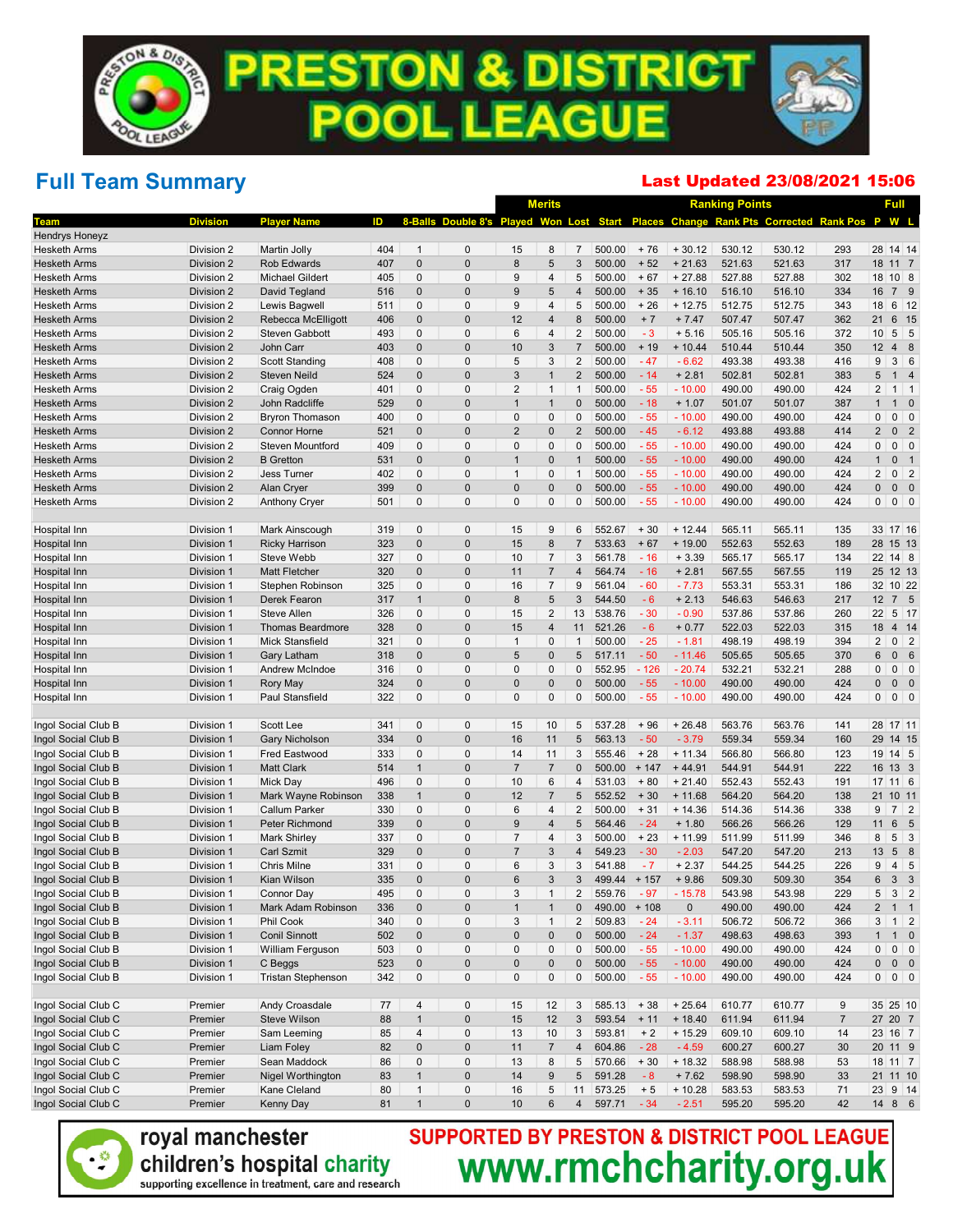## Full Team Summary

#### Last Updated 23/08/2021 15:06

|                                          |                            |                                     |            |                            |                            |                   | <b>Merits</b>              |                |                  |                |                     | <b>Ranking Points</b> |                                         |                 |                   | <b>Full</b>                                  |
|------------------------------------------|----------------------------|-------------------------------------|------------|----------------------------|----------------------------|-------------------|----------------------------|----------------|------------------|----------------|---------------------|-----------------------|-----------------------------------------|-----------------|-------------------|----------------------------------------------|
| Team                                     | <b>Division</b>            | Player Name                         | D          |                            |                            | Double 8's Played | Won                        | Lost           | <b>Start</b>     |                |                     |                       | <b>Places Change Rank Pts Corrected</b> | <b>Rank Pos</b> | P                 | W L                                          |
| Ingol Social Club C                      | Premier                    | Paul Foley                          | 84         | $\mathbf 1$                | $\mathbf{0}$               | 10                | 6                          | 4              | 586.33           | $+1$           | $+9.82$             | 596.15                | 596.15                                  | 40              | 11                | $7 \mid 4$                                   |
| Ingol Social Club C                      | Premier                    | <b>Steve Lewis</b>                  | 87         | $\mathbf 0$                | $\mathbf 0$                | 8                 | 5                          | 3              | 518.87           | $+87$          | $+25.27$            | 544.14                | 544.14                                  | 228             | 9                 | 6 3                                          |
| Ingol Social Club C                      | Premier                    | <b>Bradley Croasdale</b>            | 78         | $\mathbf 0$                | $\mathbf 0$                | 11                | 3                          | 8              | 500.00           | $+57$          | $+23.17$            | 523.17                | 523.17                                  | 312             | 15                | $5 \vert 10$                                 |
| Ingol Social Club C                      | Premier                    | Dave Caffrey                        | 79         | $\mathbf 0$                | $\mathbf 0$                | 3                 | 3                          | 0              | 573.33           | $-65$          | $-9.50$             | 563.83                | 563.83                                  | 139             | 3 <sup>1</sup>    | 30                                           |
| Lea Club                                 | Division 1                 | Martin Robinson                     | 349        | $\mathbf{1}$               | $\mathbf 0$                | 15                | 11                         | 4              | 564.64           | $+17$          | $+15.29$            | 579.93                | 579.93                                  | 87              |                   | 31 20 11                                     |
| Lea Club                                 | Division 1                 | <b>Tony Moffatt</b>                 | 356        | $\mathbf 0$                | $\mathbf 0$                | 15                | 9                          | 6              | 535.07           | $+77$          | $+20.86$            | 555.93                | 555.93                                  | 176             |                   | 31 17 14                                     |
| Lea Club                                 | Division 1                 | <b>Claire Udall</b>                 | 345        | $\mathbf 0$                | $\mathbf 0$                | 15                | 8                          | $\overline{7}$ | 551.99           | $+41$          | $+13.82$            | 565.81                | 565.81                                  | 130             | 27                | 16 11                                        |
| Lea Club                                 | Division 1                 | <b>Matthew Corrick</b>              | 350        | 0                          | $\mathbf 0$                | 13                | $6\phantom{1}6$            | $\overline{7}$ | 500.00           | $+78$          | $+31.56$            | 531.56                | 531.56                                  | 291             | 24                | 10 14                                        |
| Lea Club                                 | Division 1                 | <b>Philip Moores</b>                | 354        | $\mathbf{0}$               | $\mathbf 0$                | 9                 | $\overline{7}$             | $\overline{2}$ | 536.99           | $+63$          | $+18.31$            | 555.30                | 555.30                                  | 179             | 12                | 8 4                                          |
| Lea Club                                 | Division 1                 | <b>Natalie Moores</b>               | 352        | 0                          | $\mathbf 0$                | 14                | $6\phantom{1}6$            | 8              | 536.53           | $-33$          | $-1.91$             | 534.62                | 534.62                                  | 278             | 21                | $7 \vert 14$                                 |
| Lea Club                                 | Division 1                 | Peter Kingbrooks                    | 353        | $\mathbf 0$                | $\mathbf 0$                | 10                | $\overline{4}$             | 6              | 556.04           | $-8$           | $+4.14$             | 560.18                | 560.18                                  | 153             | 16                | 7 9                                          |
| Lea Club                                 | Division 1                 | Dave Henry                          | 347        | 0                          | $\mathbf 0$                | 11                | $\overline{4}$             | $\overline{7}$ | 520.85           | $+25$          | $+11.75$            | 532.60                | 532.60                                  | 286             | 16                | $5 \vert 11$                                 |
| Lea Club                                 | Division 1                 | <b>Thomas Farmer</b>                | 355        | $\mathbf 0$                | $\mathbf 0$                | 9                 | $\overline{2}$             | $\overline{7}$ | 552.76           | $-62$          | $-8.34$             | 544.42                | 544.42                                  | 225             | 14                | 4 10                                         |
| Lea Club                                 | Division 1                 | Michael Moores                      | 351        | $\mathbf 0$                | $\mathbf 0$                | $\overline{2}$    | $\mathbf{1}$               | $\mathbf{1}$   | 516.76           | $-33$          | $-7.56$             | 509.20                | 509.20                                  | 355             | $\overline{2}$    | $1 \mid 1$                                   |
| Lea Club                                 | Division 1                 | Graham Shephard                     | 348        | $\mathbf 0$                | $\mathbf 0$                | $\mathbf{0}$      | $\mathbf{0}$               | 0              | 500.00           | $-55$          | $-10.00$            | 490.00                | 490.00                                  | 424             | 0                 | $0\quad 0$                                   |
| Lea Club                                 | Division 1                 | Amanda Darlington                   | 343        | $\mathbf 0$                | $\mathbf 0$                | $\overline{2}$    | $\mathbf 0$                | $\overline{2}$ | 521.48           | $-50$          | $-13.64$            | 507.84                | 507.84                                  | 358             | $\overline{2}$    | $0 \mid 2$                                   |
| Lea Club                                 | Division 1                 | <b>Cliff Thompson</b>               | 346        | $\mathbf 0$                | $\mathbf 0$                | $\mathbf 0$       | $\mathbf 0$                | 0              | 503.46           | $-70$          | $-13.46$            | 490.00                | 490.00                                  | 424             | 0                 | $0\quad 0$                                   |
| Lea Club                                 | Division 1                 | <b>Christine Bowerbank</b>          | 344        | $\mathbf 0$                | $\mathbf{0}$               | $\mathbf{0}$      | $\mathbf 0$                | 0              | 490.00           | $+108$         | 0                   | 490.00                | 490.00                                  | 424             | $\mathbf 0$       | $0 \mid 0$                                   |
| Longridge Con Club                       | Division 1                 | <b>Bradley Kinloch</b>              | 358        | $\overline{c}$             | $\mathbf 0$                | 16                | 11                         | 5              | 538.46           | $+126$         | $+35.32$            | 573.78                | 573.78                                  | 106             |                   | 36 22 14                                     |
| Longridge Con Club                       | Division 1                 | Ian Fordham                         | 364        | $\mathbf 0$                | $\mathbf 0$                | 16                | $\boldsymbol{9}$           | $\overline{7}$ | 558.46           | $+22$          | $+10.41$            | 568.87                | 568.87                                  | 115             |                   | 23 13 10                                     |
| Longridge Con Club                       | Division 1                 | Connor Fordham                      | 360        | $\mathbf 0$                | $\mathbf 0$                | 10                | 5                          | 5              | 514.74           | $+75$          | $+24.10$            | 538.84                | 538.84                                  | 255             | 18                | $9 \mid 9$                                   |
| Longridge Con Club                       | Division 1                 | <b>Craig Wilson</b>                 | 361        | $\mathbf 0$                | $\mathbf 0$                | 9                 | $6\phantom{1}6$            | 3              | 540.52           | $+37$          | $+12.41$            | 552.93                | 552.93                                  | 188             | 16                | 8 8                                          |
| Longridge Con Club                       | Division 1                 | Neil Loughbrough                    | 371        | 0                          | $\mathbf 0$                | 16                | $\overline{4}$             | 12             | 539.40           | $-5$           | $+3.45$             | 542.85                | 542.85                                  | 232             | 27                | $7 \overline{\smash{\big)}\ 20}$             |
| Longridge Con Club                       | Division 1                 | <b>Matt Dalby</b>                   | 370        | $\mathbf 0$                | $\mathbf 0$                | 16                | $\overline{4}$             | 12             | 501.14           | $+32$          | $+15.68$            | 516.82                | 516.82                                  | 332             | 22                | 6 16                                         |
| Longridge Con Club                       | Division 1                 | Dean Donohue                        | 363        | $\mathbf{1}$               | $\mathbf 0$                | 6                 | $\mathbf{1}$               | 5              | 563.71           | $-63$          | $-6.06$             | 557.65                | 557.65                                  | 170             | 13                | $6 \mid 7$                                   |
| Longridge Con Club                       | Division 1                 | <b>Daniel Roberts</b>               | 539        | $\mathbf{0}$               | $\mathbf 0$                | 3                 | $\overline{2}$             | $\mathbf{1}$   | 500.00           | $+36$          | $+16.55$            | 516.55                | 516.55                                  | 333             | 6                 | 4 <sup>2</sup>                               |
| Longridge Con Club                       | Division 1                 | Lisa Wright                         | 367        | 0                          | $\mathbf 0$                | $\overline{7}$    | $\overline{2}$             | 5              | 509.61           | $+6$           | $+4.80$             | 514.41                | 514.41                                  | 337             | 9                 | $3 \mid 6$                                   |
| Longridge Con Club                       | Division 1                 | Sam Jackson                         | 374        | $\mathbf 0$                | $\mathbf 0$                | 5                 | $\overline{1}$             | 4              | 500.00           | $+8$           | $+7.63$             | 507.63                | 507.63                                  | 361             | 8                 | $2\quad 6$                                   |
| Longridge Con Club                       | Division 1                 | Kimberley Hammond                   | 366        | 0                          | $\mathbf 0$                | $\mathbf{1}$      | $\mathbf{1}$               | 0              | 500.05           | $-19$          | $+1.09$             | 501.14                | 501.14                                  | 386             | 2                 | $2 \mid 0$                                   |
| Longridge Con Club                       | Division 1                 | Mark Harrison                       | 369        | $\mathbf 0$                | $\mathbf 0$                | $\overline{2}$    | $\overline{1}$             | $\mathbf{1}$   | 513.71           | $-48$          | $-10.63$            | 503.08                | 503.08                                  | 382             | 3                 | 1 <sub>2</sub>                               |
| Longridge Con Club                       | Division 1                 | Nevin Lupton                        | 372        | 0                          | $\mathbf 0$                | $\mathbf 0$       | $\mathbf 0$                | 0              | 555.57           | $-108$         | $-17.44$            | 538.13                | 538.13                                  | 258             | $\mathbf{1}$      | $0 \mid 1$                                   |
| Longridge Con Club                       | Division 1                 | Louis Heptinstall                   | 368        | $\mathbf 0$<br>$\mathbf 0$ | $\mathbf 0$<br>$\mathbf 0$ | 3<br>$\mathbf 0$  | $\mathbf 0$<br>$\mathbf 0$ | 3<br>0         | 500.00<br>529.51 | $-35$<br>$-74$ | $-3.11$<br>$-19.86$ | 496.89<br>509.65      | 496.89<br>509.65                        | 404             | 4<br>$\mathbf{0}$ | 0 <sub>4</sub><br>$0 \mid 0$                 |
| Longridge Con Club                       | Division 1                 | Jack Bristo<br><b>Daniel Turner</b> | 365<br>362 | $\mathbf 0$                | $\mathbf 0$                | $\mathbf 0$       | $\mathbf 0$                | 0              | 511.50           | $-80$          | $-19.18$            | 492.32                | 492.32                                  | 353<br>420      | 0                 | $0\quad 0$                                   |
| Longridge Con Club<br>Longridge Con Club | Division 1<br>Division 1   | Jake Peters                         | 532        | $\mathbf 0$                | $\mathbf 0$                | $\overline{2}$    | $\mathbf 0$                | 2              | 500.00           | $-34$          | $-2.88$             | 497.12                | 497.12                                  | 403             | $\overline{2}$    | $0 \mid 2$                                   |
| Longridge Con Club                       | Division 1                 | Chris Paul                          | 359        | $\mathbf{0}$               | $\mathbf 0$                | $\mathbf{0}$      | $\mathbf{0}$               | 0              | 499.05           | $+90$          | $-9.05$             | 490.00                | 490.00                                  | 424             | 0                 | $0\quad 0$                                   |
|                                          |                            |                                     |            |                            |                            |                   |                            |                |                  |                |                     |                       |                                         |                 |                   |                                              |
| <b>Lonsdale Reds</b>                     | Championship Mark Kay      |                                     | 232        | $\mathbf{0}$               | $\mathbf 0$                | 15                | 8                          | 7              | 561.68           | $+22$          | $+13.58$            | 575.26                | 575.26                                  | 97              |                   | 33 17 16                                     |
| Lonsdale Reds                            | Championship Ian Warda     |                                     | 231        | 0                          | $\mathbf 0$                | 16                | $\overline{7}$             | 9              | 560.67           | $+29$          | $+14.51$            | 575.18                | 575.18                                  | 98              | 30                | 16 14                                        |
| <b>Lonsdale Reds</b>                     |                            | Championship Mick Harwood           | 233        | $\mathbf 0$                | $\mathbf 0$                | 16                | $6\phantom{1}6$            | 10             | 570.04           | $-15$          | $+4.99$             | 575.03                | 575.03                                  | 99              | 27                | 12 15                                        |
| Lonsdale Reds                            |                            | Championship Thomas Lomas           | 235        | 0                          | $\mathbf 0$                | 15                | 5                          | 10             | 560.30           | $+3$           | $+6.06$             | 566.36                | 566.36                                  | 126             |                   | 27 12 15                                     |
| <b>Lonsdale Reds</b>                     | Championship Brian Kellett |                                     | 229        | $\mathbf 0$                | $\mathbf 0$                | 16                | $6\phantom{1}6$            | 10             | 561.12           | $-21$          | $+1.23$             | 562.35                | 562.35                                  | 146             | 27                | 9 18                                         |
| Lonsdale Reds                            | Championship Rick Walsh    |                                     | 234        | 0                          | $\mathbf 0$                | 11                | 5                          | 6              | 513.75           | $+71$          | $+23.90$            | 537.65                | 537.65                                  | 262             | 17                | 6 11                                         |
| Lonsdale Reds                            | Championship Adrian Wright |                                     | 228        | $\mathbf 0$                | $\mathbf 0$                | 10                | $\overline{2}$             | 8              | 553.29           | $-35$          | $-2.00$             | 551.29                | 551.29                                  | 196             | 12                | 3 <sub>9</sub>                               |
| Lonsdale Reds                            | Championship Colin Hankin  |                                     | 230        | $\mathbf 0$                | $\mathbf{0}$               | 14                | 3                          | 11             | 500.50           | $+17$          | $+10.21$            | 510.71                | 510.71                                  | 349             | 17                | $3 \mid 14$                                  |
| Lonsdale Reds                            | Championship Vincent Hurst |                                     | 236        | $\boldsymbol{0}$           | $\mathbf{0}$               |                   | $\bf{0}$                   |                | 493.59           | $+99$          | - 3.59              | 490.00                | 490.00                                  | 424             | $\mathbf{1}$      | 0 <sub>1</sub>                               |
| Lostock Hall Legion A                    | Division 1                 | <b>Steve Pails</b>                  | 383        | $\pmb{0}$                  | $\pmb{0}$                  | 16                | $12$                       | $\overline{4}$ | 556.94           | $+51$          | $+20.52$            | 577.46                | 577.46                                  | 93              |                   | 31 22 9                                      |
| Lostock Hall Legion A                    | Division 1                 | Danny Graham                        | 375        | 0                          | $\pmb{0}$                  | 15                | 11                         | $\overline{4}$ | 551.20           | $+54$          | $+15.65$            | 566.85                | 566.85                                  | 122             |                   | 26 16 10                                     |
| Lostock Hall Legion A                    | Division 1                 | Tom Walsh                           | 385        | $\mathbf{1}$               | $\pmb{0}$                  | 16                | 14                         | $\overline{2}$ | 568.58           | $-2$           | $+9.63$             | 578.21                | 578.21                                  | 91              |                   | 24 16 8                                      |
| Lostock Hall Legion A                    | Division 1                 | Steve Walmsley                      | 384        | 0                          | $\pmb{0}$                  | 14                | 9                          | 5              | 561.14           | $+22$          | $+13.28$            | 574.42                | 574.42                                  | 102             |                   | 20 12 8                                      |
| Lostock Hall Legion A                    | Division 1                 | Peter Walsh                         | 381        | $\pmb{0}$                  | $\pmb{0}$                  | 15                | $\bf 8$                    | $\overline{7}$ | 538.65           | $+57$          | $+ 17.44$           | 556.09                | 556.09                                  | 174             |                   | 20 10 10                                     |
| Lostock Hall Legion A                    | Division 1                 | Joe Stokes                          | 377        | 0                          | $\pmb{0}$                  | 16                | 6                          | 10             | 546.33           | $+8$           | $+5.60$             | 551.93                | 551.93                                  | 192             |                   | $20$ 9 11                                    |
| Lostock Hall Legion A                    | Division 1                 | Jim Lakeland                        | 376        | $\pmb{0}$                  | $\pmb{0}$                  | 16                | $\,6$                      | 10             | 551.71           | $+29$          | $+11.54$            | 563.25                | 563.25                                  | 145             |                   | 20 9 11                                      |
| Lostock Hall Legion A                    | Division 1                 | <b>Trevor Crichton</b>              | 386        | 0                          | $\pmb{0}$                  | 12                | $\overline{7}$             | 5              | 540.78           | $+48$          | $+15.15$            | 555.93                | 555.93                                  | 175             |                   | $14 \vert 8 \vert 6$                         |
| Lostock Hall Legion A                    | Division 1                 | <b>Phil Stokes</b>                  | 382        | $\pmb{0}$                  | $\pmb{0}$                  | 15                | $\sqrt{2}$                 | 13             | 517.18           | $-12$          | $-0.07$             | 517.11                | 517.11                                  | 331             |                   | 18 2 16                                      |
| Lostock Hall Legion A                    | Division 1                 | Joe Thom                            | 378        | 0                          | $\pmb{0}$                  | 11                | $\overline{c}$             | 9              | 501.48           | $-7$           | $+5.07$             | 506.55                | 506.55                                  | 368             |                   | $12 \begin{array}{ c c } 2 & 10 \end{array}$ |
| Lostock Hall Legion A                    | Division 1                 | John Brierley                       | 379        | $\pmb{0}$                  | $\pmb{0}$                  | $\pmb{0}$         | $\pmb{0}$                  | 0              | 490.00           | $+108$         | 0                   | 490.00                | 490.00                                  | 424             | $\mathbf{0}$      | $0\quad 0$                                   |
| Lostock Hall Legion A                    | Division 1                 | Paul Lakeland                       | 380        | 0                          | $\pmb{0}$                  | $\mathsf 0$       | $\pmb{0}$                  | $\mathbf 0$    | 500.00           | $-55$          | $-10.00$            | 490.00                | 490.00                                  | 424             | $\mathbf{0}$      | $0 \mid 0$                                   |
| Lostock Hall Legion B                    | Premier                    | Aaron Cooper                        | 89         | 6                          | $\mathbf{1}$               | 15                | 14                         | $\overline{1}$ | 596.58           | $+8$           | $+21.61$            | 618.19                | 618.19                                  | $\mathbf{3}$    |                   | $34 \ 28 \ 6$                                |

royal manchester children's hospital charity supporting excellence in treatment, care and research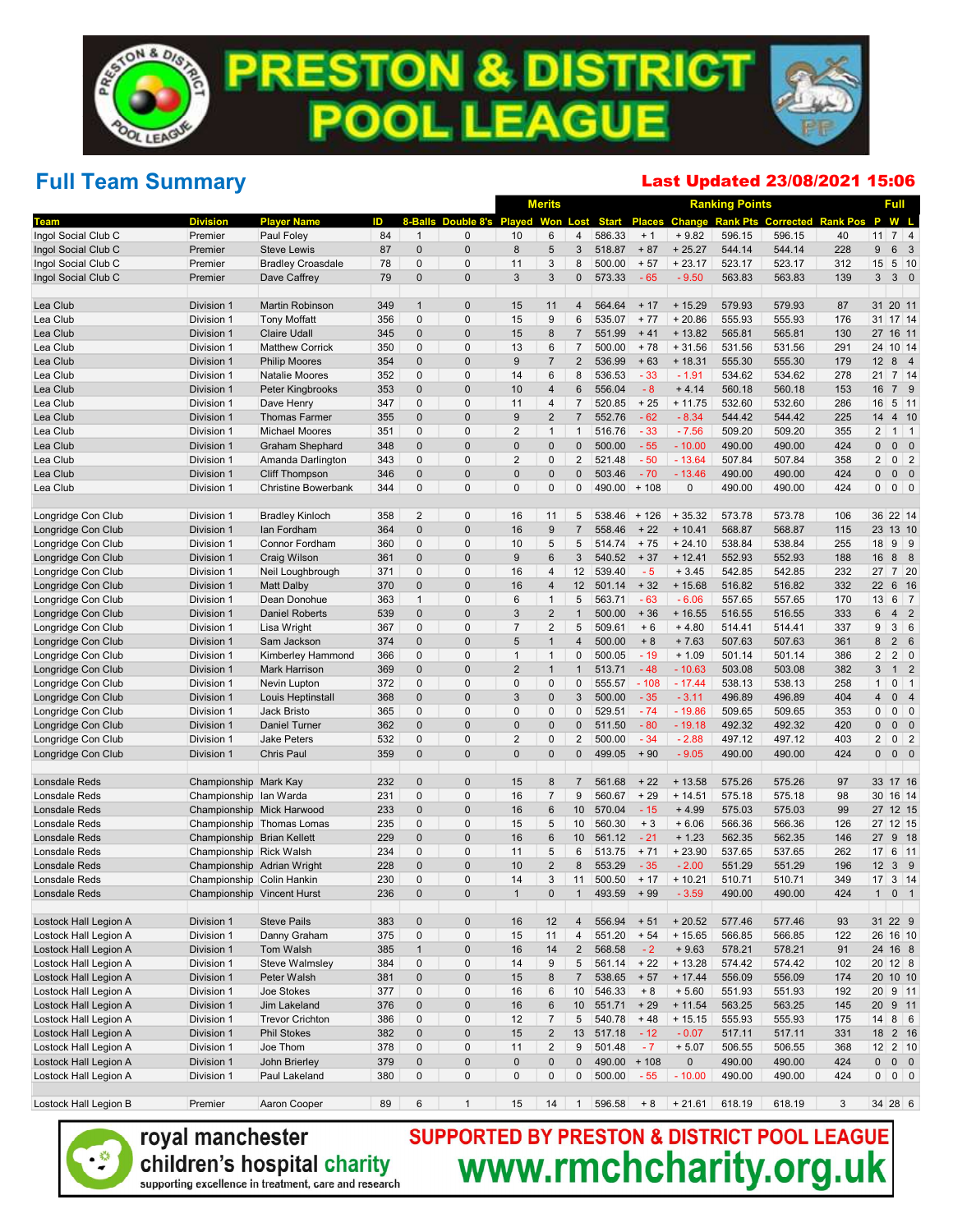### Full Team Summary

#### Last Updated 23/08/2021 15:06

|                                                |                          |                                                 |            |                  |                            | <b>Merits</b>               |                              |                |                  |                  | <b>Ranking Points</b> |                  |                                                  | Full           |                               |                            |
|------------------------------------------------|--------------------------|-------------------------------------------------|------------|------------------|----------------------------|-----------------------------|------------------------------|----------------|------------------|------------------|-----------------------|------------------|--------------------------------------------------|----------------|-------------------------------|----------------------------|
| Team                                           | <b>Division</b>          | <b>Plaver Name</b>                              | ID         | 8-Balls          | Double 8's Played          |                             | <b>Won</b>                   | Lost           | <b>Start</b>     |                  |                       |                  | <b>Places Change Rank Pts Corrected Rank Pos</b> |                | P<br>W L                      |                            |
| Lostock Hall Legion B                          | Premier                  | <b>Nishant Barot</b>                            | 101        | 3                | $\mathbf{0}$               | 10                          | 9                            | $\mathbf{1}$   | 596.91           | $+9$             | $+30.79$              | 627.70           | 627.70                                           | $\mathbf{1}$   | 23 20 3                       |                            |
| Lostock Hall Legion B                          | Premier                  | <b>Mick Suthers</b>                             | 100        | 0                | $\mathbf 0$                | 15                          | $\overline{7}$               | 8              | 579.78           | $+26$            | $+19.70$              | 599.48           | 599.48                                           | 32             | 29 18 11                      |                            |
| Lostock Hall Legion B                          | Premier                  | lan Smith                                       | 93         | $\mathbf{1}$     | $\mathbf 0$                | 13                          | $6\phantom{1}6$              | $\overline{7}$ | 599.54           | $\pmb{0}$        | $+12.68$              | 612.22           | 612.22                                           | $6\phantom{1}$ | 27 17 10                      |                            |
| Lostock Hall Legion B                          | Premier                  | Dave Mercer                                     | 90         | $\mathbf{1}$     | $\mathbf 0$                | 16                          | 8                            | 8              | 588.83           | $+13$            | $+17.84$              | 606.67           | 606.67                                           | 18             | 28 16 12                      |                            |
| Lostock Hall Legion B                          | Premier                  | Jimmy Casby                                     | 94         | 3                | $\mathbf 0$                | 15                          | 8                            | $\overline{7}$ | 527.45           | $+170$           | $+42.52$              | 569.97           | 569.97                                           | 113            | 29 15 14                      |                            |
| Lostock Hall Legion B                          | Premier                  | Rob Dodd                                        | 104        | 0                | $\mathbf{0}$               | 9                           | $6\phantom{1}6$              | 3              | 595.12           | $+6$             | $+16.18$              | 611.30           | 611.30                                           | 8              | 20<br>14 6                    |                            |
| Lostock Hall Legion B                          | Premier                  | <b>Howard McGill</b>                            | 91         | $\overline{2}$   | $\mathbf 0$                | 14                          | $\overline{7}$               | $\overline{7}$ | 500.00           | $+172$           | $+51.04$              | 551.04           | 551.04                                           | 197            | 21<br>10 11                   |                            |
| Lostock Hall Legion B                          | Premier                  | <b>Tony Cliffe</b>                              | 105        | 0                | $\mathbf 0$                | 5                           | $\overline{2}$               | 3              | 548.92           | $+17$            | $+9.24$               | 558.16           | 558.16                                           | 169            | $3 \quad 5$<br>8              |                            |
| Lostock Hall Legion B                          | Premier                  | Peter Atherton                                  | 103        | $\mathbf 0$      | $\mathbf 0$                | $\overline{1}$              | $\mathbf{0}$                 | $\mathbf{1}$   | 494.85           | $+96$            | $-4.85$               | 490.00           | 490.00                                           | 424            | $\mathbf{1}$<br>$\mathbf 0$   | $\overline{\phantom{0}}$ 1 |
| Lostock Hall Legion B                          | Premier                  | lan McCulloch                                   | 92         | 0                | $\mathbf 0$                | $\mathbf{0}$<br>$\mathbf 0$ | $\mathbf 0$                  | 0              | 500.00           | $-55$            | $-10.00$              | 490.00           | 490.00                                           | 424            | 0<br>$\mathbf{0}$             | $0 \mid 0$                 |
| Lostock Hall Legion B<br>Lostock Hall Legion B | Premier<br>Premier       | Maurice McCarthy                                | 99<br>95   | $\mathbf 0$<br>0 | $\mathbf 0$<br>$\mathbf 0$ | $\mathbf 0$                 | $\mathbf 0$<br>$\mathbf 0$   | 0<br>0         | 562.59<br>490.00 | $-130$<br>$+108$ | $-21.10$<br>0         | 541.49<br>490.00 | 541.49<br>490.00                                 | 243<br>424     | $\mathbf{0}$<br>$0$ 0         | $0\quad 0$                 |
| Lostock Hall Legion B                          | Premier                  | John Kay<br><b>Oliver Mahon</b>                 | 102        | $\mathbf 0$      | $\mathbf{0}$               | 3                           | $\mathbf 0$                  | 3              | 547.63           | $-74$            | $-10.96$              | 536.67           | 536.67                                           | 266            | 3                             | 0 <sup>3</sup>             |
| Lostock Hall Legion B                          | Premier                  | Mark Cuerden                                    | 96         | 0                | $\mathbf 0$                | $\overline{1}$              | $\mathbf 0$                  | $\mathbf{1}$   | 490.16           | $+107$           | $-0.16$               | 490.00           | 490.00                                           | 424            | $0 \mid 1$<br>$\mathbf{1}$    |                            |
| Lostock Hall Legion B                          | Premier                  | <b>Martin Henderson</b>                         | 98         | $\mathbf 0$      | $\mathbf 0$                | $\bf 0$                     | $\mathbf 0$                  | 0              | 538.45           | $-97$            | $-20.19$              | 518.26           | 518.26                                           | 330            | 0<br>0                        | $\overline{\phantom{0}}$   |
| Lostock Hall Legion B                          | Premier                  | <b>Mark Tomlinson</b>                           | 97         | $\mathbf{0}$     | $\mathbf{0}$               | $\mathbf{0}$                | $\mathbf 0$                  | 0              | 581.04           | $-110$           | $-21.79$              | 559.25           | 559.25                                           | 162            | 0<br>$0 \mid 0$               |                            |
| Middleforth                                    | Premier                  | <b>Micky Chambers</b>                           | 114        | $\overline{2}$   | $\mathbf 0$                | 11                          | $6\phantom{1}6$              | 5              | 585.88           | $+4$             | $+10.77$              | 596.65           | 596.65                                           | 39             | 29 18 11                      |                            |
| Middleforth                                    | Premier                  | Jason Leadley                                   | 112        | $\mathbf{1}$     | $\mathbf 0$                | 12                          | $\overline{4}$               | 8              | 562.43           | $+46$            | $+21.40$              | 583.83           | 583.83                                           | 68             | 28 12 16                      |                            |
| Middleforth                                    | Premier                  | <b>Edward Cheatham</b>                          | 109        | 0                | $\mathbf 0$                | 11                          | 5                            | 6              | 531.69           | $+157$           | $+41.13$              | 572.82           | 572.82                                           | 109            | 16<br>9 <sub>7</sub>          |                            |
| Middleforth                                    | Premier                  | <b>Will Whittle</b>                             | 115        | $\overline{2}$   | $\mathbf 0$                | $\overline{7}$              | $\mathbf{3}$                 | 4              | 574.99           | $-21$            | $+4.64$               | 579.63           | 579.63                                           | 89             | 18<br>99                      |                            |
| Middleforth                                    | Premier                  | Allan Jones                                     | 106        | 0                | $\mathbf 0$                | 8                           | $\mathbf{1}$                 | $\overline{7}$ | 562.21           | $-2$             | $+6.03$               | 568.24           | 568.24                                           | 117            | 16                            | $6 \mid 10$                |
| Middleforth                                    | Premier                  | <b>Gary Campbell</b>                            | 111        | $\mathbf 0$      | $\mathbf 0$                | 12                          | $\overline{1}$               | 11             | 567.54           | $-51$            | $-4.13$               | 563.41           | 563.41                                           | 144            | 27                            | 6 21                       |
| Middleforth                                    | Premier                  | Johnny Riding                                   | 113        | $\mathbf{1}$     | $\mathbf 0$                | 11                          | $\overline{4}$               | $\overline{7}$ | 532.72           | $+82$            | $+22.96$              | 555.68           | 555.68                                           | 178            | 19                            | 6 13                       |
| Middleforth                                    | Premier                  | <b>Andrew Pratt</b>                             | 107        | $\mathbf 0$      | $\mathbf 0$                | $\overline{2}$              | $\overline{2}$               | 0              | 500.00           | $+45$            | $+19.58$              | 519.58           | 519.58                                           | 324            | 6<br>4 <sub>2</sub>           |                            |
| Middleforth                                    | Premier                  | Chris Bury                                      | 509        | $\mathbf{1}$     | $\mathbf 0$                | $\overline{2}$              | $\mathbf{1}$                 | $\mathbf{1}$   | 500.00           | $+2$             | $+6.69$               | 506.69           | 506.69                                           | 367            | $2 \mid 1$<br>3               |                            |
| Middleforth                                    | Premier                  | Lee Wolfenden                                   | 536        | $\mathbf 0$      | $\mathbf 0$                | $\mathbf 0$                 | $\mathbf{0}$                 | 0              | 500.00           | $-55$            | $-10.00$              | 490.00           | 490.00                                           | 424            | $\mathbf{0}$                  | $0\quad 0$                 |
| Middleforth                                    | Premier                  | Declan Pill                                     | 508        | 0                | $\mathbf 0$                | $\mathbf{0}$                | $\mathbf 0$                  | $\pmb{0}$      | 500.00           | $-55$            | $-10.00$              | 490.00           | 490.00                                           | 424            | 0                             | $0 \mid 0$                 |
| Middleforth                                    | Premier                  | <b>Gary Bamber</b>                              | 110        | $\mathbf 0$      | $\mathbf{0}$               | $\mathbf{0}$                | $\mathbf{0}$                 | 0              | 561.97           | $-129$           | $-21.07$              | 540.90           | 540.90                                           | 246            | $\mathbf 0$<br>$0\quad 0$     |                            |
| <b>Mill Tavern</b>                             | Division 2               | Paul Foster                                     | 425        | $\pmb{0}$        | $\mathbf 0$                | 14                          | $\boldsymbol{9}$             | 5              | 500.00           | $+ 124$          | $+40.98$              | 540.98           | 540.98                                           | 245            | 31 18 13                      |                            |
| <b>Mill Tavern</b>                             | Division 2               | Ian Richardson                                  | 416        | $\mathbf{1}$     | $\mathbf 0$                | 13                          | 8                            | 5              | 519.09           | $+105$           | $+29.25$              | 548.34           | 548.34                                           | 209            | 29 17 12                      |                            |
| <b>Mill Tavern</b>                             | Division 2               | Lawrence Page                                   | 420        | $\mathbf 0$      | $\mathbf 0$                | 11                          | $6\phantom{1}6$              | 5              | 500.00           | $+86$            | $+33.68$              | 533.68           | 533.68                                           | 283            | 21 14 7                       |                            |
| Mill Tavern                                    | Division 2               | <b>Tony Parr</b>                                | 431        | 0                | $\mathbf 0$                | 12                          | $\overline{4}$               | 8              | 500.00           | $+64$            | $+26.04$              | 526.04           | 526.04                                           | 305            | 20 11 9                       |                            |
| <b>Mill Tavern</b>                             | Division 2               | <b>Steve Noblett</b>                            | 429        | $\mathbf 0$      | $\mathbf 0$                | 13                          | 9                            | 4              | 536.62           | $+42$            | $+12.83$              | 549.45           | 549.45                                           | 202            | 18 11 7                       |                            |
| Mill Tavern                                    | Division 2               | John Arkinson                                   | 528        | 0                | $\mathbf 0$                | $\overline{4}$              | $\overline{4}$               | 0              | 500.00           | $+24$            | $+12.14$              | 512.14           | 512.14                                           | 345            | $5 \mid 3$<br>8               |                            |
| <b>Mill Tavern</b>                             | Division 2               | Andrew Radalj                                   | 410        | $\mathbf{0}$     | $\mathbf 0$                | 11                          | $\overline{4}$               | $\overline{7}$ | 505.74           | $+13$            | $+8.88$               | 514.62           | 514.62                                           | 336            | 13<br>4 9                     |                            |
| Mill Tavern                                    | Division 2               | John Sharples                                   | 526        | 0                | $\mathbf 0$                | $\overline{4}$              | $\overline{2}$               | $\overline{2}$ | 500.00           | $+13$            | $+9.09$               | 509.09           | 509.09                                           | 356            | 8<br>$4 \mid 4$               |                            |
| <b>Mill Tavern</b>                             | Division 2               | <b>Anthony Cuerden</b>                          | 411        | $\mathbf 0$      | $\mathbf 0$                | 3                           | $\overline{1}$               | $\overline{2}$ | 552.46           | $-105$           | $-17.06$              | 535.40           | 535.40                                           | 274            | 2 <sub>4</sub><br>6           |                            |
| Mill Tavern                                    | Division 2               | Stephen Duxbury                                 | 427        | 0                | $\mathbf 0$                | 3                           | $\mathbf{1}$                 | 2              | 497.94           | $+98$            | $-5.28$               | 492.66           | 492.66                                           | 418            | 4<br>$2 \mid 2$               |                            |
| <b>Mill Tavern</b>                             | Division 2               | Stephen Moxham                                  | 428        | $\mathbf 0$      | $\mathbf 0$                | $\overline{1}$              | $\mathbf{0}$                 | $\mathbf{1}$   | 500.00           | $-55$            | $-10.00$              | 490.00           | 490.00                                           | 424            | $\overline{2}$<br>$1 \quad 1$ |                            |
| Mill Tavern                                    | Division 2               | Matthew Bickerton                               | 423        | 0                | $\mathbf 0$                | $\mathbf{1}$                | $\mathbf{1}$                 | 0              | 500.00           | $-27$            | $-1.81$               | 498.19           | 498.19                                           | 396            | $1 \vert 0$<br>$\mathbf{1}$   |                            |
| <b>Mill Tavern</b>                             | Division 2               | Sam Barlow                                      | 426        | $\mathbf{0}$     | $\mathbf 0$                | $\overline{1}$              | $\mathbf{1}$                 | 0              | 541.32           | $-47$            | $-5.24$               | 536.08           | 536.08                                           | 269            | $\overline{2}$<br>$1 \quad 1$ |                            |
| Mill Tavern<br><b>Mill Tavern</b>              | Division 2<br>Division 2 | <b>Nathan Casterton</b><br><b>Jackie Bolton</b> | 424<br>417 | 0<br>$\mathbf 0$ | $\mathbf 0$<br>$\mathbf 0$ | $\mathbf{1}$<br>5           | $\mathbf{1}$<br>$\mathbf{1}$ | 0<br>4         | 526.85<br>503.30 | $-67$<br>$-55$   | $-16.52$<br>$-7.43$   | 510.33<br>495.87 | 510.33<br>495.87                                 | 351<br>410     | 3<br>6<br>1                   | $1 \quad 2$<br>$\sqrt{5}$  |
| Mill Tavern                                    | Division 2               | <b>Steven Watson</b>                            | 430        | $\mathbf{0}$     | $\mathbf 0$                | $\mathbf 1$                 | $\mathbf{1}$                 | 0              | 500.00           | $-55$            | $-10.00$              | 490.00           | 490.00                                           | 424            | $\overline{2}$<br>$1 \mid 1$  |                            |
| Mill Tavern                                    | Division 2               | Josh Wilkinson                                  | 418        | $\mathbf{0}$     | $\mathbf 0$                | $\mathbf 0$                 | $\mathbf{0}$                 | 0              | 500.00           | $-55$            | $-10.00$              | 490.00           | 490.00                                           | 424            | 0                             | $0\quad 0$                 |
| Mill Tavern                                    | Division 2               | Mark Wilkinson                                  | 422        | 0                | $\boldsymbol{0}$           | 0                           | 0                            | 0              | 500.00           | - 55             | $-10.00$              | 490.00           | 490.00                                           | 424            | 0<br>$0 \mid 0$               |                            |
| Mill Tavern                                    | Division 2               | Katheen Thomas                                  | 419        | $\pmb{0}$        | $\pmb{0}$                  | $\pmb{0}$                   | $\pmb{0}$                    | 0              | 500.00           | $-55$            | $-10.00$              | 490.00           | 490.00                                           | 424            | $0\quad 0$<br>0               |                            |
| Mill Tavern                                    | Division 2               | Mark Vining                                     | 421        | 0                | 0                          | $\mathbf{1}$                | $\mathbf 0$                  | $\mathbf{1}$   | 523.70           | $-70$            | $-17.76$              | 505.94           | 505.94                                           | 369            | $0 \mid 1$<br>$\mathbf{1}$    |                            |
| Mill Tavern                                    | Division 2               | Darren Catterall                                | 413        | $\pmb{0}$        | $\pmb{0}$                  | $\pmb{0}$                   | $\pmb{0}$                    | 0              | 500.00           | $-55$            | $-10.00$              | 490.00           | 490.00                                           | 424            | 0                             | $0\quad 0$                 |
| Mill Tavern                                    | Division 2               | Graham Ingham                                   | 415        | 0                | $\pmb{0}$                  | $\pmb{0}$                   | $\pmb{0}$                    | 0              | 500.00           | $-55$            | $-10.00$              | 490.00           | 490.00                                           | 424            | 0<br>$0 \mid 0$               |                            |
|                                                |                          |                                                 |            |                  |                            |                             |                              |                |                  |                  |                       |                  |                                                  |                |                               |                            |
| Nets Bar                                       | Premier                  | Chris Bullen                                    | 119        | 0                | 0                          | 16                          | 10                           | 6              | 602.73           | $+1$             | $+12.22$              | 614.95           | 614.95                                           | 4              | 35 23 12                      |                            |
| Nets Bar                                       | Premier                  | Andy Livesey                                    | 116        | $\mathbf{1}$     | $\pmb{0}$                  | 14                          | 11                           | $\sqrt{3}$     | 591.53           | $+18$            | $+21.12$              | 612.65           | 612.65                                           | 5              | 31 23 8                       |                            |
| Nets Bar                                       | Premier                  | Darren Eccles                                   | 120        | $\mathbf{1}$     | 0                          | 15                          | 10                           | 5              | 575.48           | $+47$            | $+29.76$              | 605.24           | 605.24                                           | 20             | 34 20 14                      |                            |
| Nets Bar                                       | Premier                  | Mark Langan                                     | 123        | $\pmb{0}$        | $\pmb{0}$                  | 16                          | $9\,$                        | $\overline{7}$ | 579.17           | $+20$            | $+16.37$              | 595.54           | 595.54                                           | 41             | 28 15 13                      |                            |
| Nets Bar                                       | Premier                  | <b>Richard Fielding</b>                         | 125        | 0                | $\pmb{0}$                  | 13                          | $\,6$                        | $\overline{7}$ | 586.41           | $-12$            | $+3.78$               | 590.19           | 590.19                                           | 51             | 26 14 12                      |                            |
| Nets Bar                                       | Premier                  | Paul Hawkins                                    | 124        | $\mathbf{1}$     | $\pmb{0}$                  | 13                          | $\,6$                        | $\overline{7}$ | 576.08           | $-4$             | $+7.58$               | 583.66           | 583.66                                           | 69             | 23 11 12                      |                            |
| Nets Bar                                       | Premier                  | Simon Morriss                                   | 127        | 0                | $\pmb{0}$                  | 11                          | $\overline{c}$               | 9              | 567.12           | $-42$            | $-2.90$               | 564.22           | 564.22                                           | 137            | $14 \quad 3 \quad 11$         |                            |
| Nets Bar                                       | Premier                  | <b>Terry Ashton</b>                             | 128        | $\pmb{0}$        | $\pmb{0}$                  | $\sqrt{7}$                  | $\mathbf{1}$                 | 6              | 533.17           | $-6$             | $+4.42$               | 537.59           | 537.59                                           | 263            | 9                             | $3\quad 6$                 |
| Nets Bar                                       | Premier                  | Carl Whittle                                    | 118        | $\pmb{0}$        | $\pmb{0}$                  | $\overline{4}$              | $\mathbf{3}$                 | $\mathbf{1}$   | 500.00           | $-19$            | $+0.76$               | 500.76           | 500.76                                           | 388            | 5<br>$3 \mid 2$               |                            |
| Nets Bar                                       | Premier                  | <b>Billy Slater</b>                             | 117        | $\pmb{0}$        | $\pmb{0}$                  | $\mathbf{1}$                | $\pmb{0}$                    | 1              | $491.23 + 104$   |                  | $-0.69$               | 490.54           | 490.54                                           | 423            | 1                             | 0 <sub>1</sub>             |



royal manchester children's hospital charity supporting excellence in treatment, care and research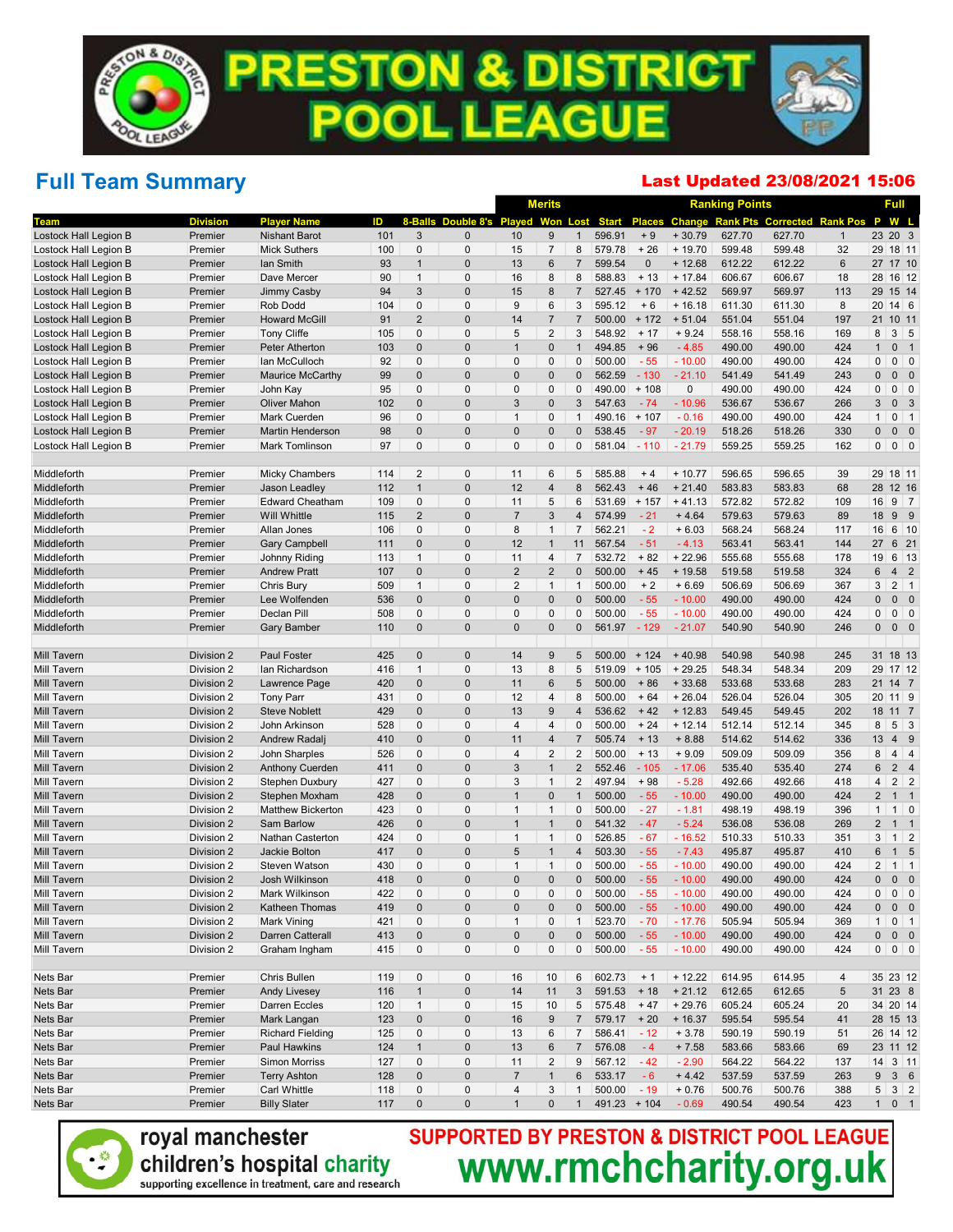## Full Team Summary

#### Last Updated 23/08/2021 15:06

|                                        |                            |                                   |            |                |                            | <b>Merits</b>  |                     |                |                  |               | <b>Ranking Points</b> |                  |                           |                 | Full           |                                            |
|----------------------------------------|----------------------------|-----------------------------------|------------|----------------|----------------------------|----------------|---------------------|----------------|------------------|---------------|-----------------------|------------------|---------------------------|-----------------|----------------|--------------------------------------------|
| Team                                   | <b>Division</b>            | <b>Player Name</b>                | ID         | 8-Ralls        | Double 8's Played          |                | Won                 | .ost           | <b>Start</b>     |               | <b>Places Change</b>  |                  | <b>Rank Pts Corrected</b> | <b>Rank Pos</b> | P              | W L                                        |
| Nets Bar                               | Premier                    | Rob Cuerden                       | 126        | $\overline{0}$ | $\mathbf 0$                | 0              | $\mathbf{0}$        | 0              | 524.26           | $-86$         | $-19.66$              | 504.60           | 504.60                    | 377             | 0              | $0 \mid 0$                                 |
| Nets Bar                               | Premier                    | Darren Johnston                   | 121        | $\overline{0}$ | $\mathbf 0$                | $\overline{2}$ | $\mathbf 0$         | $\overline{2}$ | 500.00           | $-52$         | $-8.77$               | 491.23           | 491.23                    | 421             | $\overline{2}$ | 0 <sub>2</sub>                             |
| Nets Bar                               | Premier                    | lan Nicholson                     | 122        | $\Omega$       | $\mathbf{0}$               | 0              | $\Omega$            | 0              | 500.00           | $-55$         | $-10.00$              | 490.00           | 490.00                    | 424             | 0              | $0$ 0                                      |
| Sherwood                               | Championship Micky Whelan  |                                   | 223        | 3              | $\mathbf 0$                | 15             | 14                  | 1              | 587.53           | $+15$         | $+17.45$              | 604.98           | 604.98                    | 21              | 35 28 7        |                                            |
| Sherwood                               |                            | Championship Joe Bowerman         | 219        | $\mathbf{1}$   | $\mathbf 0$                | 15             | 8                   | $\overline{7}$ | 541.58           | $+87$         | $+23.96$              | 565.54           | 565.54                    | 133             | 23             | 10 13                                      |
| Sherwood                               | Championship Steve Cooper  |                                   | 226        | $\overline{0}$ | $\mathbf 0$                | 16             | $\overline{4}$      | 12             | 559.62           | $-18$         | $+ 1.48$              | 561.10           | 561.10                    | 151             | 28             | $10$ 18                                    |
| Sherwood                               | Championship Dan Brightey  |                                   | 217        | $\overline{0}$ | $\mathbf 0$                | 14             | $\overline{4}$      | 10             | 515.25           | $+68$         | $+22.80$              | 538.05           | 538.05                    | 259             | 19             | 8 11                                       |
| Sherwood                               |                            | Championship Chris Cotgrave       | 216        | 0              | $\mathbf 0$                | 16             | 5                   | 11             | 557.21           | $-60$         | $-6.49$               | 550.72           | 550.72                    | 200             | 29             | $7 \overline{22}$                          |
| Sherwood                               | Championship Mick Brown    |                                   | 494        | $\overline{0}$ | $\mathbf 0$                | 11             | 5                   | 6              | 508.49           | $+71$         | $+26.82$              | 535.31           | 535.31                    | 275             | 12             | 6 6                                        |
| Sherwood                               |                            | Championship Trevor Johnson       | 227        | 0              | $\mathbf 0$                | 15             | 5                   | 10             | 525.73           | $+1$          | $+6.53$               | 532.26           | 532.26                    | 287             | 23             | $5$ 18                                     |
| Sherwood                               |                            | Championship Simon Wilcock        | 225        | $\overline{0}$ | $\mathbf 0$                | 10             | $\overline{4}$      | 6              | 551.74           | $\mathbf 0$   | $+4.89$               | 556.63           | 556.63                    | 173             | 15             | 4 11                                       |
| Sherwood                               |                            | Championship Mick Armstrong       | 221        | 0              | $\mathbf 0$                | 14             | $\mathbf{1}$        | 13             | 540.61           | $-53$         | $-5.87$               | 534.74           | 534.74                    | 277             | 17             | $3 \mid 14$                                |
| Sherwood                               |                            | Championship Sean Chadwick        | 224        | $\Omega$       | $\mathbf 0$                | $\overline{1}$ | $\mathbf 0$         | $\mathbf{1}$   | 500.00           | $-46$         | $-6.32$               | 493.68           | 493.68                    | 415             | $\mathbf{1}$   | 0 <sub>1</sub>                             |
| Sherwood                               | Championship Chris Simons  |                                   | 518        | 0              | $\mathbf 0$                | $\mathbf{0}$   | $\mathbf 0$         | 0              | 500.00           | $-55$         | $-10.00$              | 490.00           | 490.00                    | 424             | 0              | $0 \mid 0$                                 |
| Sherwood                               |                            | Championship Allan Armstrong      | 215        | $\overline{0}$ | $\mathbf 0$                | $\Omega$       | $\mathbf 0$         | 0              | 500.00           | $-55$         | $-10.00$              | 490.00           | 490.00                    | 424             | $\mathbf{0}$   | $0\quad 0$                                 |
| Sherwood                               |                            | Championship James Williams       | 218        | 0              | $\mathbf 0$                | 0              | $\mathbf 0$         | 0              | 500.00           | $-55$         | $-10.00$              | 490.00           | 490.00                    | 424             | 0              | 0<br>$\overline{0}$                        |
| Sherwood                               | Championship Scott Worsley |                                   | 517        | $\Omega$       | $\mathbf 0$                | $\overline{1}$ | $\mathbf 0$         | $\mathbf{1}$   | 500.00           | $-50$         | $-7.61$               | 492.39           | 492.39                    | 419             | $\mathbf{1}$   | 0<br>$\overline{\phantom{0}}$ 1            |
| Sherwood                               | Championship Mick McNulty  |                                   | 222        | $\mathbf 0$    | $\mathbf 0$                | $\mathbf{0}$   | $\mathbf 0$         | 0              | 500.00           | $-55$         | $-10.00$              | 490.00           | 490.00                    | 424             | 0              | 0<br>$\overline{0}$                        |
| Sherwood                               | Championship Jordan Brown  |                                   | 220        | $\overline{0}$ | $\mathbf 0$                | 3              | $\mathbf 0$         | 3              | 500.00           | $-53$         | $-9.31$               | 490.69           | 490.69                    | 422             | $\overline{4}$ | 0 <sub>4</sub>                             |
| <b>St Gregorys Club</b>                | Division 2                 | Peter Kehoe                       | 444        | $\overline{2}$ | $\mathbf 0$                | 14             | 12                  | $\overline{2}$ | 574.73           | - 9           | $+6.55$               | 581.28           | 581.28                    | 78              | 34 26 8        |                                            |
| <b>St Gregorys Club</b>                | Division 2                 | Juliet Robinson                   | 439        | $\overline{0}$ | $\mathbf 0$                | 14             | 10                  | 4              | 572.10           | $+1$          | $+9.41$               | 581.51           | 581.51                    | 77              | 29             | 22 7                                       |
| <b>St Gregorys Club</b>                | Division 2                 | Paul France                       | 441        | $\mathbf{1}$   | $\mathbf 0$                | 14             | 10                  | 4              | 500.00           | $+154$        | $+46.75$              | 546.75           | 546.75                    | 215             | 28             | 19 9                                       |
| St Gregorys Club                       | Division 2                 | Paul Wilcock                      | 442        | 0              | $\mathbf{0}$               | 13             | $\overline{7}$      | 6              | 531.05           | $+43$         | $+13.20$              | 544.25           | 544.25                    | 227             | 19 12 7        |                                            |
| <b>St Gregorys Club</b>                | Division 2                 | Michael Roccia                    | 440        | $\Omega$       | $\mathbf 0$                | 14             | 10                  | 4              | 536.78           | $+29$         | $+9.98$               | 546.76           | 546.76                    | 214             | 18             | 11 <sub>7</sub>                            |
| St Gregorys Club                       | Division 2                 | <b>Brian Alston</b>               | 435        | 0              | $\mathbf 0$                | 13             | $\overline{7}$      | 6              | 557.13           | $-26$         | $+1.89$               | 559.02           | 559.02                    | 167             | 19             | $10 \mid 9$                                |
| <b>St Gregorys Club</b>                | Division 2                 | Peter Huntington                  | 443        | $\Omega$       | $\mathbf 0$                | 8              | 5                   | 3              | 542.10           | $+36$         | $+12.56$              | 554.66           | 554.66                    | 181             | 13             | 94                                         |
| St Gregorys Club                       | Division 2                 | John Bench                        | 438        | 0              | $\mathbf 0$                | 8              | $\overline{4}$      | $\overline{4}$ | 500.00           | $+27$         | $+13.06$              | 513.06           | 513.06                    | 342             | 14             | 7 <sup>7</sup>                             |
| <b>St Gregorys Club</b>                | Division 2                 | <b>Craig Mercer</b>               | 436        | $\Omega$       | $\mathbf 0$                | 8              | 5                   | 3              | 500.00           | $+25$         | $+12.35$              | 512.35           | 512.35                    | 344             | 9              | $6\phantom{.}$<br>$\overline{\mathbf{3}}$  |
| St Gregorys Club                       | Division 2                 | <b>Bill Troughton</b>             | 433        | 0              | $\mathbf 0$                | 8              | 3                   | 5              | 529.57           | $-33$         | $-6.18$               | 523.39           | 523.39                    | 311             | 9              | 3 6                                        |
| <b>St Gregorys Club</b>                | Division 2                 | <b>Bradley Higham</b>             | 434        | $\overline{0}$ | $\mathbf 0$                | $\overline{0}$ | $\mathbf 0$         | 0              | 500.00           | $-55$         | $-10.00$              | 490.00           | 490.00                    | 424             | $\mathbf{0}$   | $0\quad 0$                                 |
| St Gregorys Club                       | Division 2                 | Dave Higham                       | 437        | 0              | $\mathbf 0$                | $\mathbf{0}$   | $\mathbf 0$         | 0              | 490.00           | $+108$        | 0                     | 490.00           | 490.00                    | 424             | 0              | $0 \mid 0$                                 |
| <b>St Gregorys Club</b>                | Division 2                 | <b>Ants Wilcox</b>                | 432        | $\overline{0}$ | $\mathbf 0$                | $\overline{0}$ | $\mathbf 0$         | 0              | 500.00           | $-55$         | $-10.00$              | 490.00           | 490.00                    | 424             | 0              | $\overline{0}$<br>$\overline{\phantom{0}}$ |
|                                        |                            |                                   |            | $\overline{0}$ |                            |                |                     |                |                  |               |                       |                  |                           |                 |                |                                            |
| <b>Stags Head</b>                      | Division 2                 | <b>Andrew Wareing</b>             | 446        | $\overline{0}$ | $\mathbf 0$                | 14             | 8                   | 6              | 545.66           | $+39$         | $+13.54$              | 559.20           | 559.20                    | 163             | 24             | 16 8                                       |
| <b>Stags Head</b>                      | Division 2                 | Leigh Tyrer                       | 452        | $\overline{0}$ | $\mathbf 0$                | 12             | 10                  | $\overline{2}$ | 548.60           | $-15$<br>$-6$ | $+0.41$               | 549.01           | 549.01                    | 205             | 24             | 13 11                                      |
| <b>Stags Head</b>                      | Division 2                 | Alan Walton                       | 445        | 0              | $\mathbf 0$                | 11<br>14       | 5<br>$\overline{4}$ | 6              | 547.01           | $-60$         | $+2.58$               | 549.59           | 549.59                    | 201<br>254      | 21<br>22       | 12 9                                       |
| <b>Stags Head</b>                      | Division 2                 | Darren Hughes                     | 448        | $\overline{0}$ | $\mathbf 0$<br>$\mathbf 0$ | 14             | $\overline{4}$      | 10<br>10       | 547.26<br>535.92 | $-43$         | $-8.35$<br>$-6.24$    | 538.91<br>529.68 | 538.91<br>529.68          | 294             | 23             | $7 \vert 15$<br>7 16                       |
| <b>Stags Head</b>                      | Division 2<br>Division 2   | <b>Steve Rogerson</b>             | 458        | 0              | $\mathbf 0$                | 5              | $\overline{4}$      | $\mathbf{1}$   | 537.74           | $+1$          | $+4.67$               | 542.41           | 542.41                    | 234             | 11             | 6<br>5                                     |
| <b>Stags Head</b>                      | Division 2                 | Kieron Quigg<br><b>Simon Park</b> | 451<br>457 | $\overline{0}$ | $\mathbf 0$                | $\overline{7}$ | $\overline{4}$      | 3              | 512.31           | $+24$         | $+9.88$               | 522.19           | 522.19                    | 314             | 11             | $\sqrt{5}$<br>$6\overline{6}$              |
| <b>Stags Head</b><br><b>Stags Head</b> | Division 2                 | <b>Mick Mallet</b>                | 455        | 0              | $\mathbf 0$                | 14             | $\overline{4}$      | 10             | 510.23           | $\mathbf{0}$  | $+2.90$               | 513.13           | 513.13                    | 341             | 18             | $5 \vert 13$                               |
| <b>Stags Head</b>                      | Division 2                 | <b>Gregory Moon</b>               | 450        | $\overline{0}$ | $\mathbf 0$                | 11             | $\overline{4}$      | $\overline{7}$ | 501.20           | $+24$         | $+12.45$              | 513.65           | 513.65                    | 339             | 15             | 5 10                                       |
| <b>Stags Head</b>                      | Division 2                 | David Blackburn                   | 449        | 0              | $\mathbf{0}$               | 9              | 3                   | 6              | 543.75           | $-31$         | $-2.63$               | 541.12           | 541.12                    | 244             | 14             | 5<br> 9                                    |
| <b>Stags Head</b>                      | Division 2                 | <b>Mark Scott</b>                 | 453        | $\Omega$       | $\mathbf{0}$               | $\overline{0}$ | $\mathbf 0$         | 0              | 490.00           | $+108$        | $\mathbf{0}$          | 490.00           | 490.00                    | 424             | $\overline{0}$ | $\mathbf 0$<br>$\overline{\mathbf{0}}$     |
| <b>Stags Head</b>                      | Division 2                 | Nigel Davenport                   | 456        | $\Omega$       | $\mathbf{0}$               | 0              | $\Omega$            | 0              | 490.00           | $+108$        | $\mathbf{0}$          | 490.00           | 490.00                    | 424             | 0              | 0<br>$\overline{0}$                        |
| Stags Head                             | Division 2                 | <b>Martin Sanderson</b>           | 454        | 0              | $\bf{0}$                   | 0              | 0                   | 0              | 494.15           | + 97          | - 4.15                | 490.00           | 490.00                    | 424             | 0              | $0\quad 0$                                 |
| <b>Stags Head</b>                      | Division 2                 | Craig Howard                      | 447        | 0              | $\mathbf 0$                | 0              | $\pmb{0}$           | 0              | 550.16           | $-116$        | $-20.63$              | 529.53           | 529.53                    | 297             | $\mathbf 0$    | $0 \quad 0$                                |
|                                        |                            |                                   |            |                |                            |                |                     |                |                  |               |                       |                  |                           |                 |                |                                            |
| The Allsorts                           |                            | Championship John Campbell        | 240        | $\pmb{0}$      | $\pmb{0}$                  | 15             | 11                  | 4              | 595.46           | $-2$          | $+13.51$              | 608.97           | 608.97                    | 15              | 30 23 7        |                                            |
| The Allsorts                           | Championship Lee France    |                                   | 241        | $\mathbf{1}$   | $\bf 0$                    | 15             | 11                  | $\overline{4}$ | 581.64           | $+4$          | $+10.85$              | 592.49           | 592.49                    | 47              | 28 19 9        |                                            |
| The Allsorts                           | Championship Joe Kenyon    |                                   | 239        | $\pmb{0}$      | $\bf 0$                    | 16             | $\overline{7}$      | 9              | 553.53           | $+52$         | $+19.77$              | 573.30           | 573.30                    | 108             | 22 11 11       |                                            |
| The Allsorts                           |                            | Championship Paul Patterson       | 244        | $\pmb{0}$      | $\pmb{0}$                  | 13             | $\overline{7}$      | 6              | 559.60           | $+18$         | $+8.74$               | 568.34           | 568.34                    | 116             | 18 10 8        |                                            |
| The Allsorts                           |                            | Championship Marcus Hunter        | 242        | $\pmb{0}$      | $\pmb{0}$                  | 11             | $\,$ 5 $\,$         | 6              | 547.00           | $+54$         | $+16.75$              | 563.75           | 563.75                    | 142             | 19 10 9        |                                            |
| The Allsorts                           | Championship Tim Roe       |                                   | 246        | $\pmb{0}$      | $\bf 0$                    | 14             | $\overline{7}$      | $\overline{7}$ | 545.58           | $+51$         | $+ 14.86$             | 560.44           | 560.44                    | 152             | 17 8 9         |                                            |
| The Allsorts                           | Championship Billy Cooke   |                                   | 238        | $\pmb{0}$      | $\pmb{0}$                  | 15             | $\,6$               | 9              | 546.37           | $+22$         | $+9.53$               | 555.90           | 555.90                    | 177             | 20             | $7 \vert 13$                               |
| The Allsorts                           |                            | Championship Anne Marsden         | 237        | $\pmb{0}$      | $\bf 0$                    | 13             | $\sqrt{5}$          | 8              | 546.58           | $+34$         | $+12.61$              | 559.19           | 559.19                    | 164             | 15 6 9         |                                            |
| The Allsorts                           | Championship Mark O'Shea   |                                   | 243        | $\pmb{0}$      | $\pmb{0}$                  | 15             | $\,6$               | 9              | 532.53           | $+53$         | $+16.01$              | 548.54           | 548.54                    | 208             | 19 6 13        |                                            |
| The Allsorts                           | Championship Tracey Diffin |                                   | 247        | $\pmb{0}$      | $\pmb{0}$                  | 15             | $\sqrt{5}$          | 10             | 555.69           | $-36$         | $-1.68$               | 554.01           | 554.01                    | 183             | 19 6 13        |                                            |
| The Thurlby Seven                      | Division 2                 | Ian Billington                    | 478        | 0              | $\pmb{0}$                  | 14             | $\boldsymbol{9}$    | 5              | 536.05           | $+62$         | $+ 17.64$             | 553.69           | 553.69                    | 185             | 28 18 10       |                                            |
| The Thurlby Seven                      | Division 2                 | Peter Farish                      | 481        | 0              | $\pmb{0}$                  | 13             | 9                   | 4              | 504.28           | $+88$         | $+33.17$              | 537.45           | 537.45                    | 264             | 25 14 11       |                                            |



#### royal manchester children's hospital charity supporting excellence in treatment, care and research